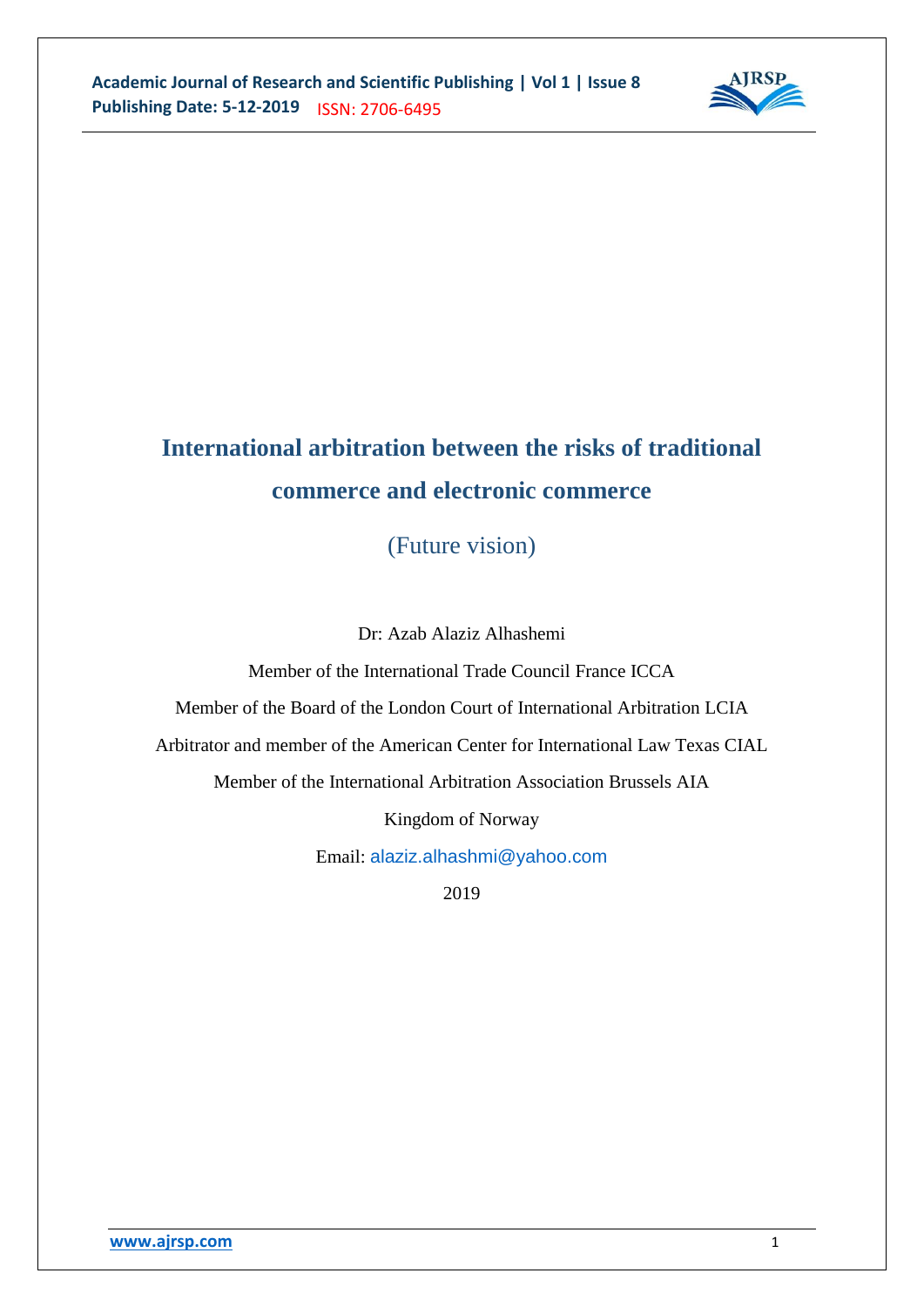

## **Abstract**

 Electronic arbitration and the resulting electronic decisions are considered to be one of the most important modern means of settling disputes between the parties to the contractual relationship.

Since the electronic arbitration decision rendered by the arbitrator or arbitral tribunal is provided by electronic means in terms of writing or signature, it is necessary to have the necessary legal rules to regulate it, which is lacking in most of the legislation of different countries in the world.

The obligation of the losing party in this decision to apply its judicial obligation or alternative means did not affect the traditional legal systems dealing with customary documents and traditional signature, which motivated our concern to choose the effectiveness of the electronic arbitration decision under investigation.

What we had to distribute to the two researchers processed under the first of the electronic arbitration decision and our second to ensure the effectiveness of the electronic arbitration decision and completed the conclusion of the subject.

# **Keywords:**

Electronic Arbitration, Resolving international disputes, Investment Arbitration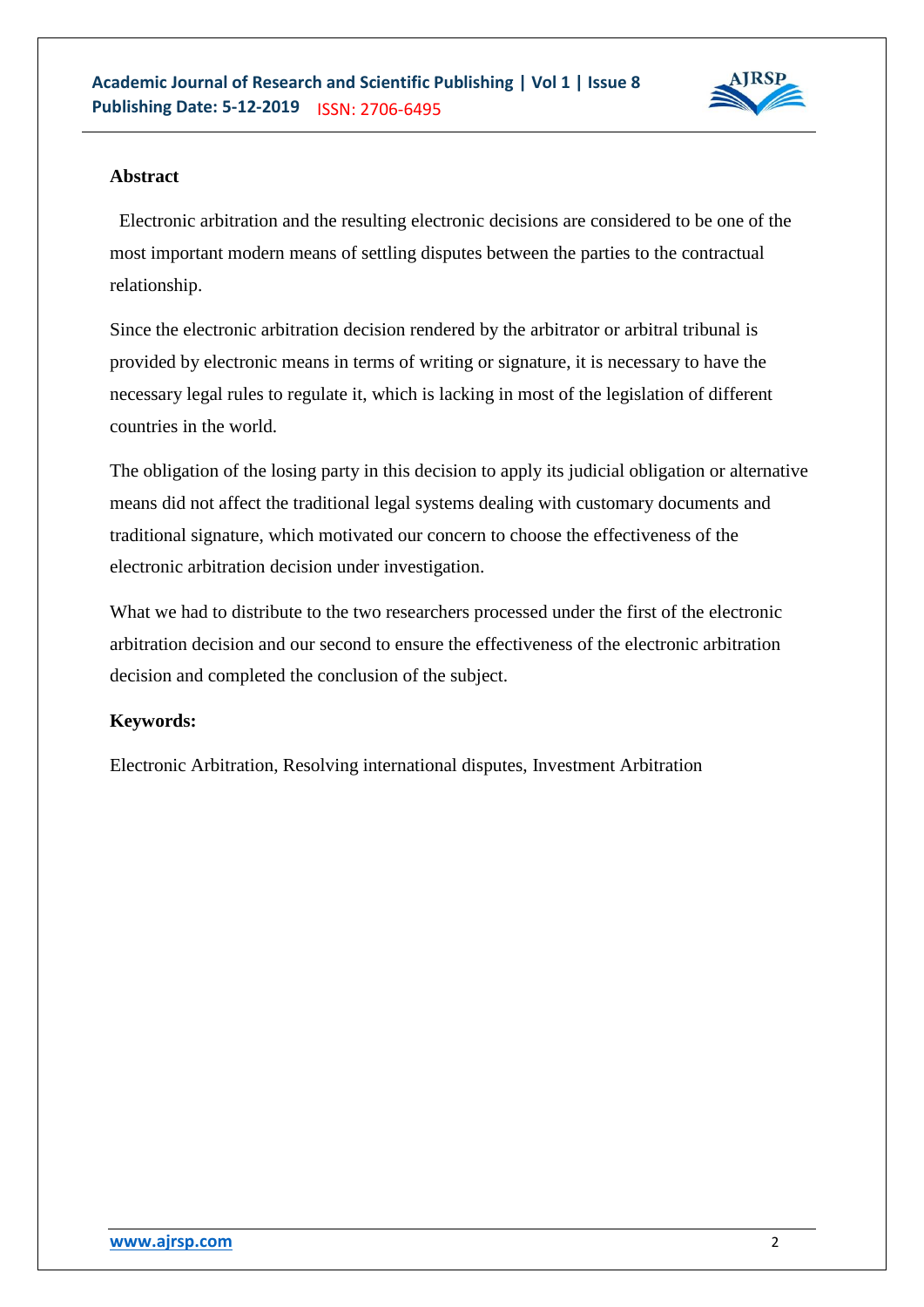

## **Introduction**

E-commerce presents many problems and challenges: first, it authenticates the user or customer because the site, good or service exists. The second is the legality of what is presented on the site in terms of ownership of its moral material (intellectual property issues). The third is the challenge of protecting consumers from online fraud, fake websites or illegal content in the services and products offered.

Fourth: - Taxes on e-commerce revenues via the line, the criteria for calculating this line and the extent to which they are considered a major obstacle to the development of e-commerce.

Reliability and consumer protection go hand in hand with the other stages of electronic commerce activities, which require that international laws protect electronic commerce through the international arbitration laws that we will examine in this study to resolve international disputes.

#### **First: the importance of research**

The content of the commercial activity and the means of contracting on the site, the most famous being electronic contracts on the web,

Electronic mail contracts and, in general, the will of the supplier, producer or seller converge with the intention of the customer, and the contract is concluded online.

#### **Second: the problem of research.**

Two central problems emerge: - First, they document the status, person and existence of the other party, in the sense that they authenticate the integrity of the contractor. They are considering that one way to solve this problem is to find neutral interlocutors who act as mediators between contractors (intermediate certification authorities) to ensure their existence and the exchange of information. The other party Second: The authenticity of the electronic contract or the legal force required by the contractual means, guaranteed in traditional commerce by the person signing the written contract or requesting the goods or similar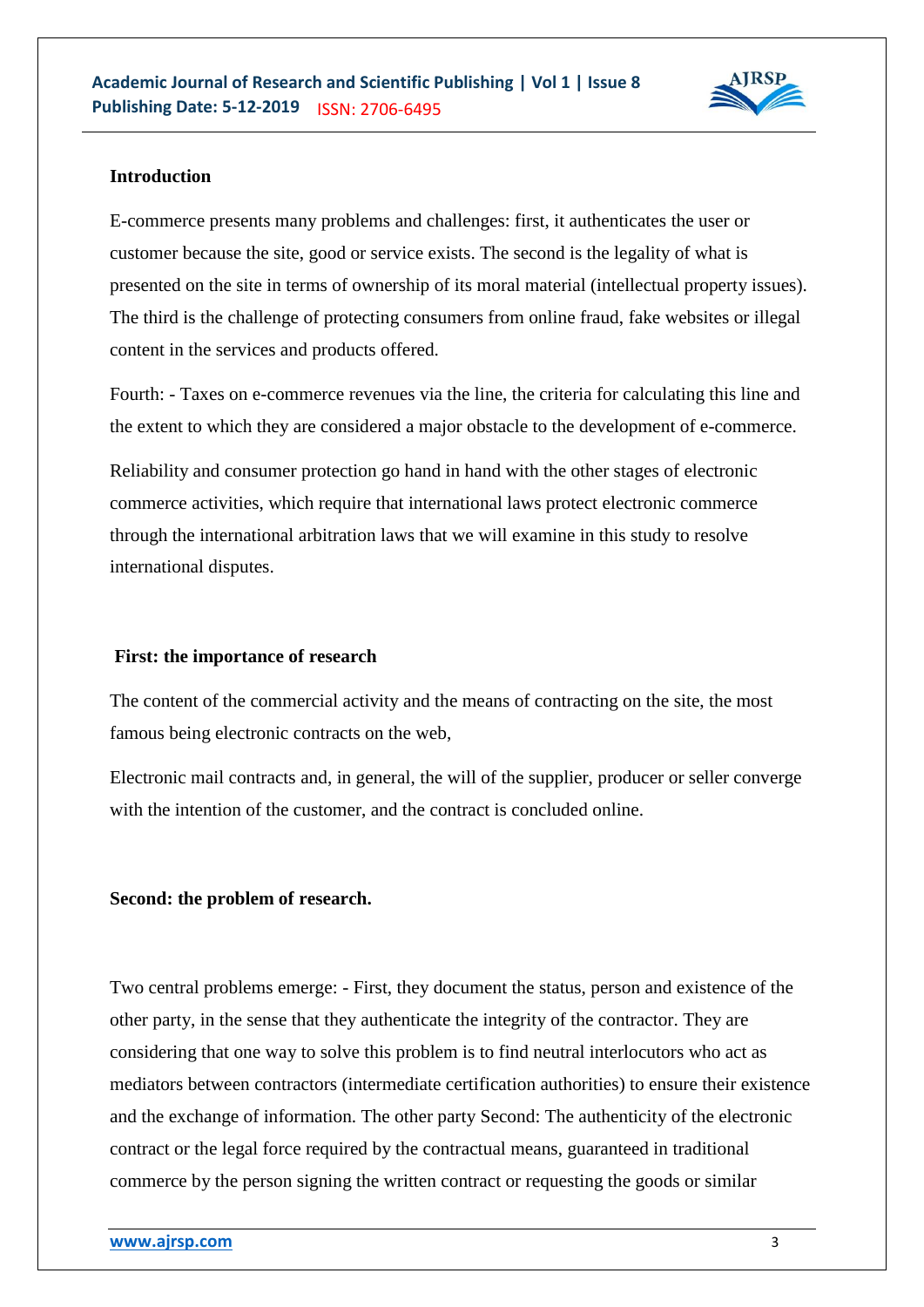

evidence (personal certificate) in the case of unwritten contracts with those who have witnessed the material facts related to the contract. Or with regard to the performance of the parties' obligations after the conclusion of the contract, how is signed in this imposition, and the extent of its argument that has been made by electronic means, and the acceptability of evidence, and submission mechanisms as evidence only if only documents and files stored in the system?

## **Third: methodology and structure of the research**

In this research, we use a comparative analytical approach, which shows the position of national and international legislation on the effectiveness of electronic arbitration decisions. The study will be divided into two requirements.

#### The first requirement

Comparison of the risks of traditional and electronic commerce:

Each form and type of human activity involves a certain degree of risk and adventure. There is no movement without a measure of risk. However, the person in his room inside his house or an armored cupboard is exposed to a certain degree of danger.

Trade, in its traditional sense, is based on the exchange of goods and services through conventional means, which have become - since the beginning of the 20th century - the use of specific modern means of communication, such as the telephone and telegraph, and preceded by mail in all its forms and types, and all these traditional means carry risks. The content of written and other mailings can be consulted, which is an accident. Trade, in the conventional sense of the term, uses documents, records, instruments and documents printed on paper, such as contracts of all kinds. For bills of exchange and promissory notes, all of which are subject to a certain degree of danger, such as fire, drowning or dampness, theft, total or partial damage, in addition to counterfeiting, falsification, fraud, fraud and intentional and unintentional destruction. Exists with respect to traditional means of exchange of goods and services as they exist in other non-traditional and other forms.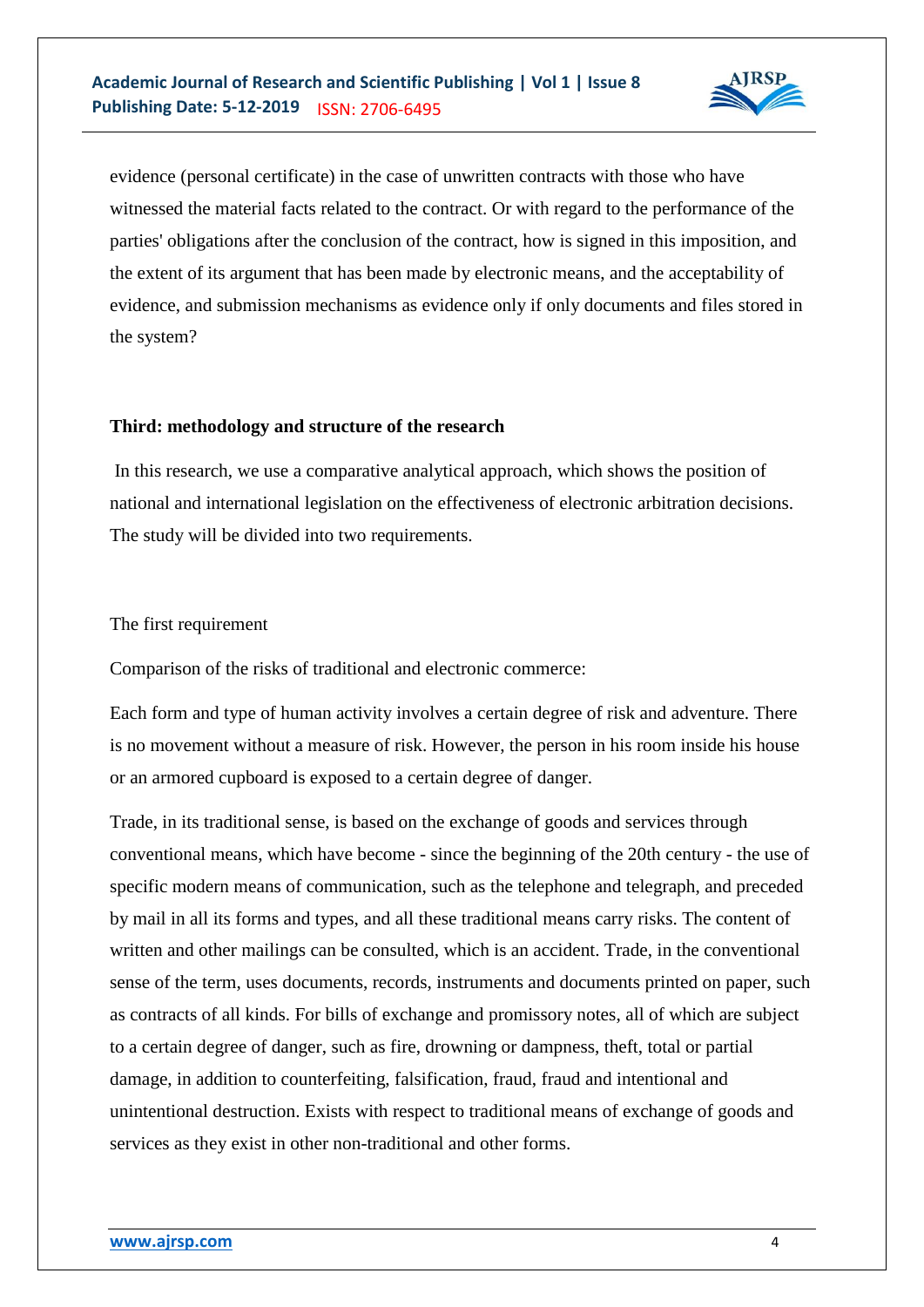

The argument that electronic commerce and electronic commerce expose commerce to high risks is inaccurate but inaccurate. Just as traditional commerce has its risks; electronic commerce also has its risks. Traditional trade has not been entirely safe but in the calculation and prevention of risks.

Qualities of electronic commerce

Electronic commerce is characterized by many different and distinct characteristics from traditional business, and we can identify seven distinct key characteristics as follows:

1. The disappearance of paper documents in electronic transactions (1)

Paper plays a significant role in trade, particularly international trade. It contains information and instructions, is used in documentation and certification. Paper has many properties that make it difficult to avoid it, it is economical and easy to use, but it has the disadvantage that it requires large storage space and large quantities. The paper used in commerce inevitably entails high transport and circulation costs and, because of this considerable amount of paper, it may be difficult to obtain information immediately or at least late, and this delay is unacceptable for international trade at an increasingly interesting time Bank

The objective of e-commerce is to create a paperless community, i.e. to replace paper accessories, which means not using paper.

E-commerce aims to create a paperless community, which means replacing paper accessories, which means that traditional paper documents must be replaced by electronic documents (1) after some of the disadvantages of working with these documents, especially in light of the communications and information revolution in our world. These include the slow movement of paper documents, the possibility of delaying customs formalities, exposing goods to the risk of corruption and bribery, and the ability of paper archives to be inflated and occupied by more filing rooms, in addition to the difficulty of processing them.

Therefore, electronic transactions are characterized by the absence of any paper documents exchanged in the conduct of transactions, all procedures and correspondence between the parties to the transactions being carried out electronically without the use of paper,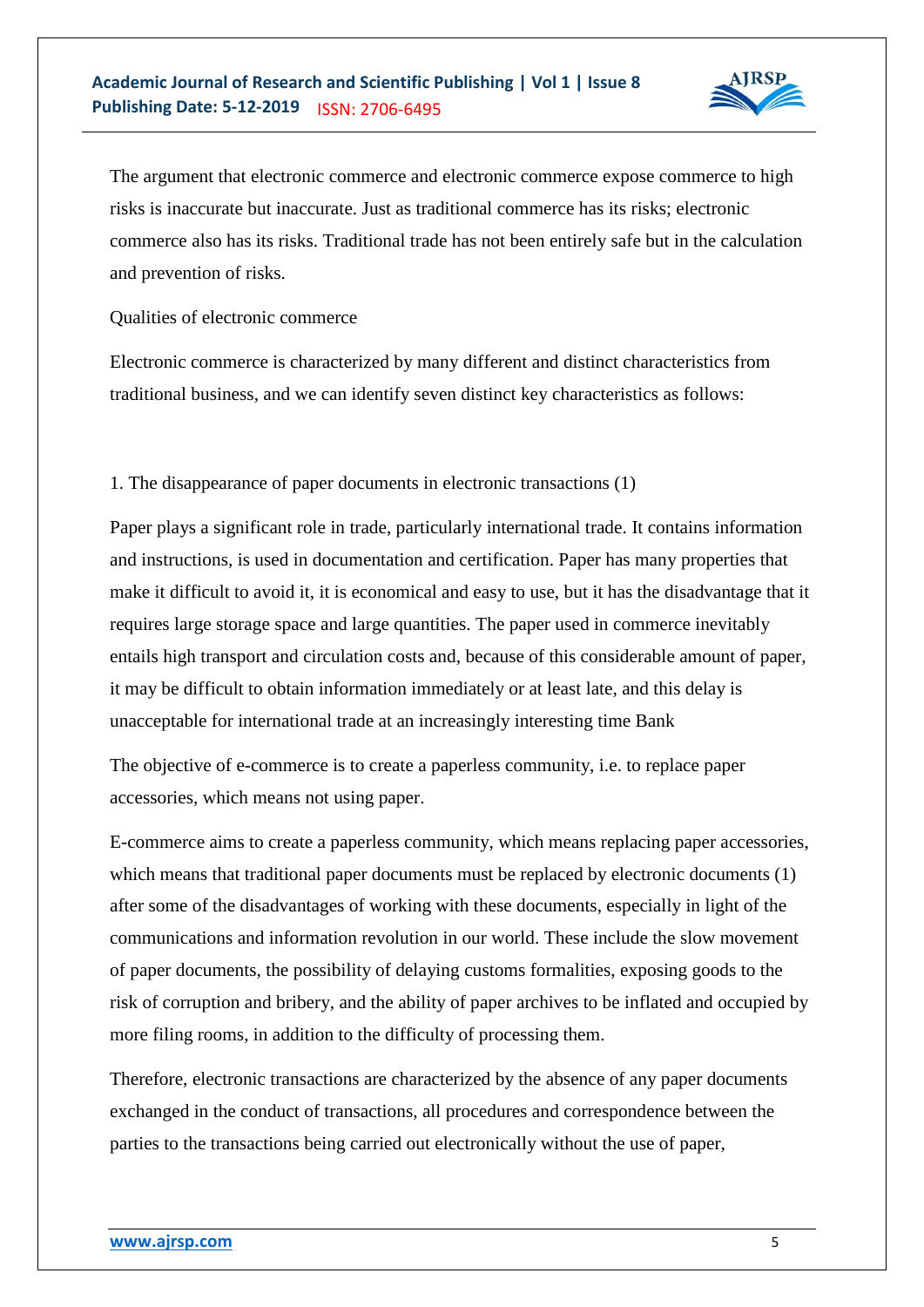

which is compatible with the purpose of electronic commerce is to create a community of paperless transactions, and will, therefore, replace electronic media. Thus, an electronic document becomes the only legal basis available to both parties in the event of a dispute between them.

2- Difficulty in identifying contractors:

The Internet allows companies to effectively manage their business transactions from anywhere in the world, as their headquarters can be located anywhere without compromising performance,

However, this spatial separation between the parties to electronic transactions may lead to a lack of knowledge of all the necessary information about each other,

As with traditional commercial transactions, neither of them can know the progress or financial situation of the other and whether they have reached the age of majority or are subeligible.

3- Electronic delivery of products:

The Internet has made possible the electronic delivery of certain products, namely the moral delivery of products, such as computer programs, music recordings, videos, books, research and electronic reports (2), as well as services such as medical or technical consultations.

This poses a problem for the competent authorities, as there is still no agreed mechanism for subjecting digital products to customs duties or taxes, which sellers can use to avoid the payment of customs duties and taxes by not recording these transactions in their accounting records.

(1) The document means that "the publisher must have a source that calls the broadcast, and is therefore not considered a document if it is not visible from which source the publisher is.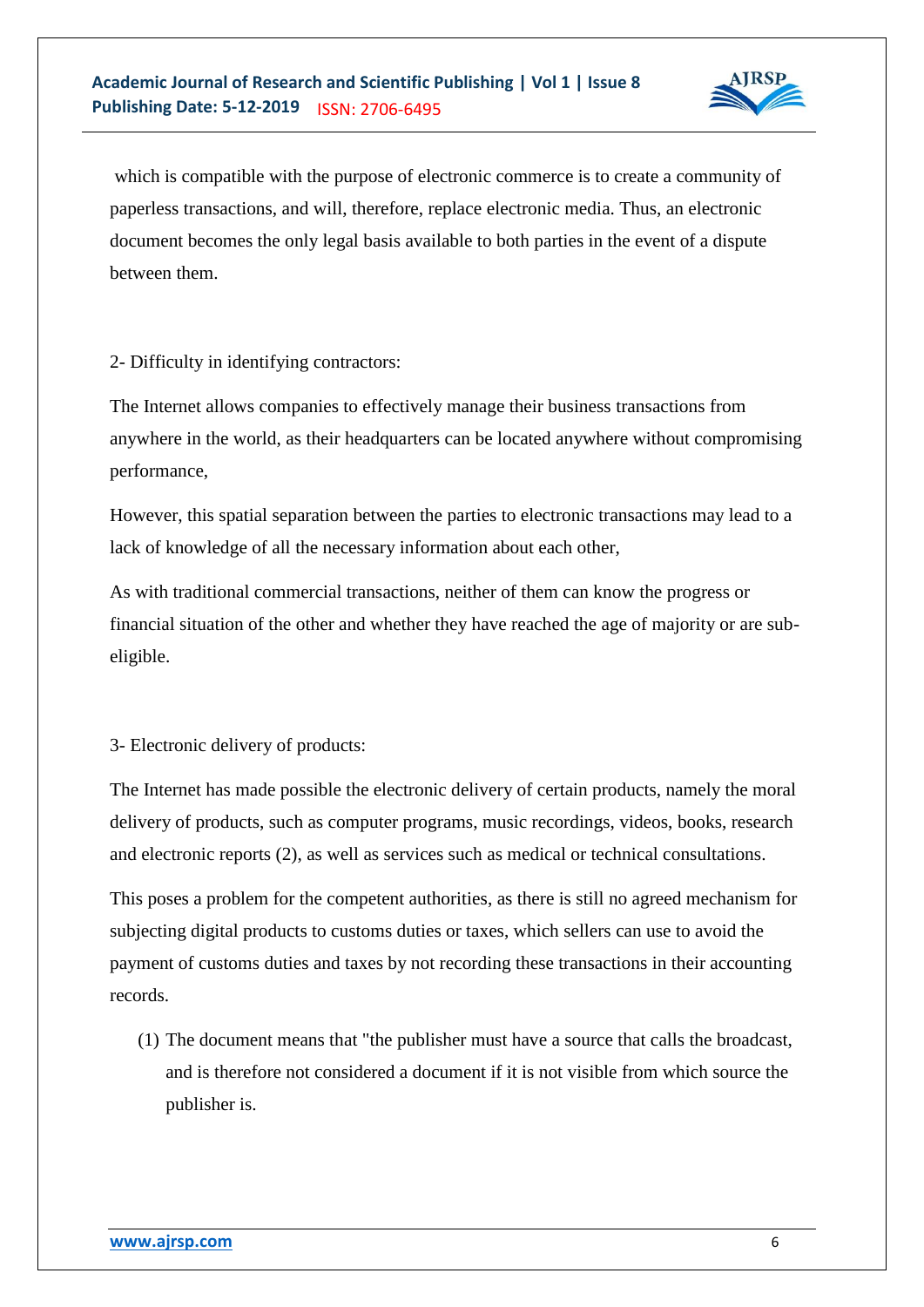

(2) Dr Ateeq, cybercrime, Arab Renaissance House 2000, page 120.

4- The presence of electronic support:

It is the computer (computer) of each of the contracting parties, connected to the international communication network, which transmits the expression of the will to each of the contracting parties at the same time, despite the divergence of place and residence.

The message usually arrives at the same time as the recipient.

He has specialized several companies - such as Microsoft's American companies

And other companies in Europe and Japan - in the development of computer-compatible software in the fields of accounting, advertising, marketing, sales services and many other services that are not limited to:

This contributed to the speed of work at the lowest possible cost and allowed businesses and individuals to move from the traditional desktop system to the use of computers in all possible operations.

5 - Speed in the conclusion of business:

Electronic commerce contributes effectively to the conduct of commercial transactions between the two parties on an urgent basis, where they take place from the negotiation and conclusion of contracts to electronic payment and the delivery of products and services, without the need to move the parties and meet in a particular place, including saving time, money and labor

6. Collective interaction between several parties:

A party can send an e-mail to an infinite number of recipients at a time, without having to send it back each time,

In this area, the Internet offers unlimited possibilities for group interaction between an individual and a group, a feature unprecedented in previous interactive tools.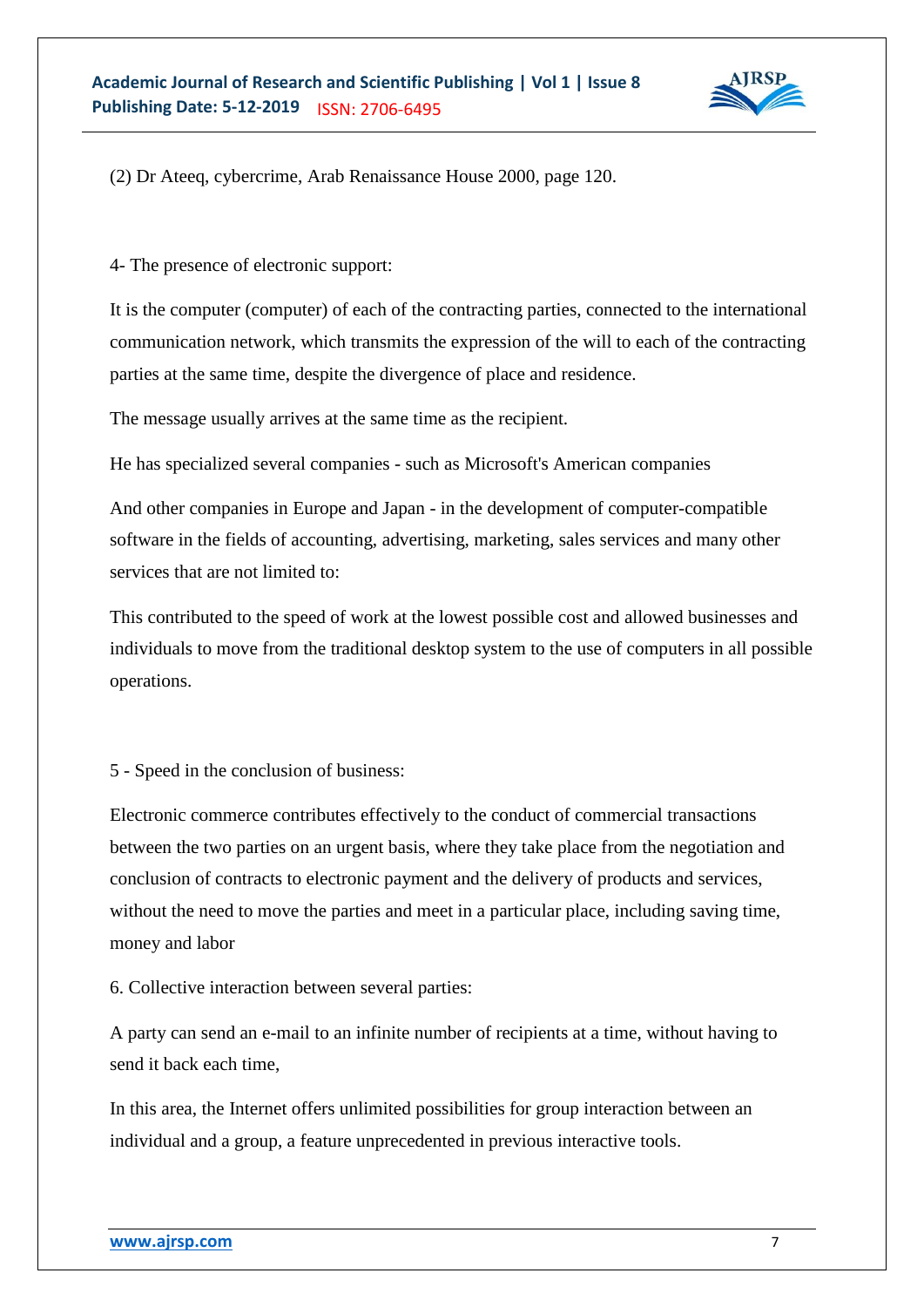

The message can be sent to people who are not concerned. The respondent can send the email by e-mail to dozens of people simultaneously in several countries.

By clicking on a specific field on the email site, Carbon Copy, which represents the acronym Cc, or through the mailing lists.

7. No direct relationship between the contracting parties:

Negotiations are ongoing between the contractors within the Contract Council to agree on the details of the contract to be concluded between them (sales contract, rent, gift, etc.).

The conclusion of a contract may take one or more sessions until all the necessary details have been agreed in the e-commerce contracts.

There will be no traditional contract advice or ongoing negotiations to agree on the terms of the contract because the seller is in place and the buyer can be thousands of kilometers away,

The time may also vary between buyer and seller sites, even if they are connected by computer or between sending and receiving the recipient's e-mail, as the messages have not been downloaded from the network or have been delayed.

Even the human element may be completely absent, and the devices communicate with each other according to programs prepared for them, which in some companies inventory the inventory of a given product and place new orders for suppliers if the stock falls below a specific limit for which computers receive and execute purchase orders and send sales invoices without the intervention of the human element.

Factors that have contributed to the growth of e-commerce:

The current prevalence of e-commerce and its expected increase shortly have added to the following factors:

1- Develop the use of plastic silver:

During the last half of the previous century, the use of credit cards or "plastic money" issued by many banks and financial institutions such as Visa, American Express, etc.,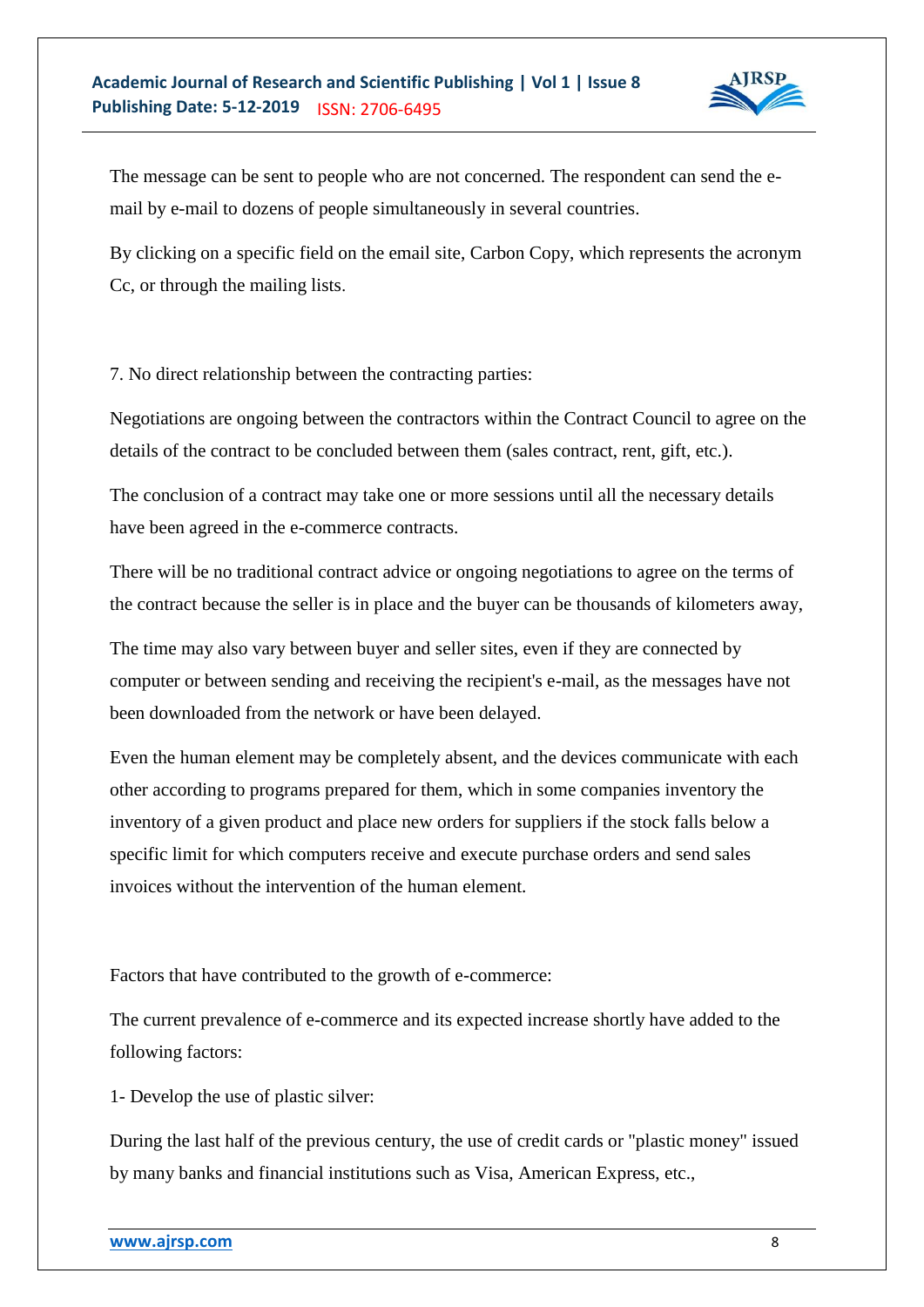

can be used to buy or sell people and thus avoid the use of paper money or metal, which has facilitated trading,

It has helped banks to increase credit and loans, thus facilitating the subscription of this type of currency for individuals. This protection is also protected in the event of the loss of a card that allows the cardholder to contact the issuing bank or institution and stop using it.

This provides a degree of protection to the original cardholder when reporting his loss and exposes those who have illegally acquired it to criminal liability, as well as the fact that these cards grant the holder a credit period during which the cardholder can make interest-free withdrawals to be applied after a certain period (one month or 45 days). ).

2 - Major development in the use of computers and programs:

Computers have evolved, and new generations have emerged, characterized by speed, efficiency and ease of use. They have formed companies specialized in the production and innovation of computer programs capable of many operations and multiple methods in the fields of agriculture, industry, scientific research, entertainment games and other areas of thought and human activity. Facilitate the use of computers by ordinary people after a short period of training, which has led to the widespread use of computers in banks, businesses, government and other organizations, as well as between individuals and students in schools and universities.

## 3. Expansion of the international telecommunications network

The Internet was first created as a private information network on the military uses of the armed forces in the United States of America and then transferred to the civilian sector. It has also been expanded and strengthened and created new uses, such as e-mail and specialized websites.

The creation of websites and e-mail on the Web has facilitated communication between different geographical regions of the world, drawing the attention of businesses and commercial institutions to the importance of using the network to increase the size of the market and market goods and services via the Internet. Music equipment, car and ambulance services and consultation via the Internet.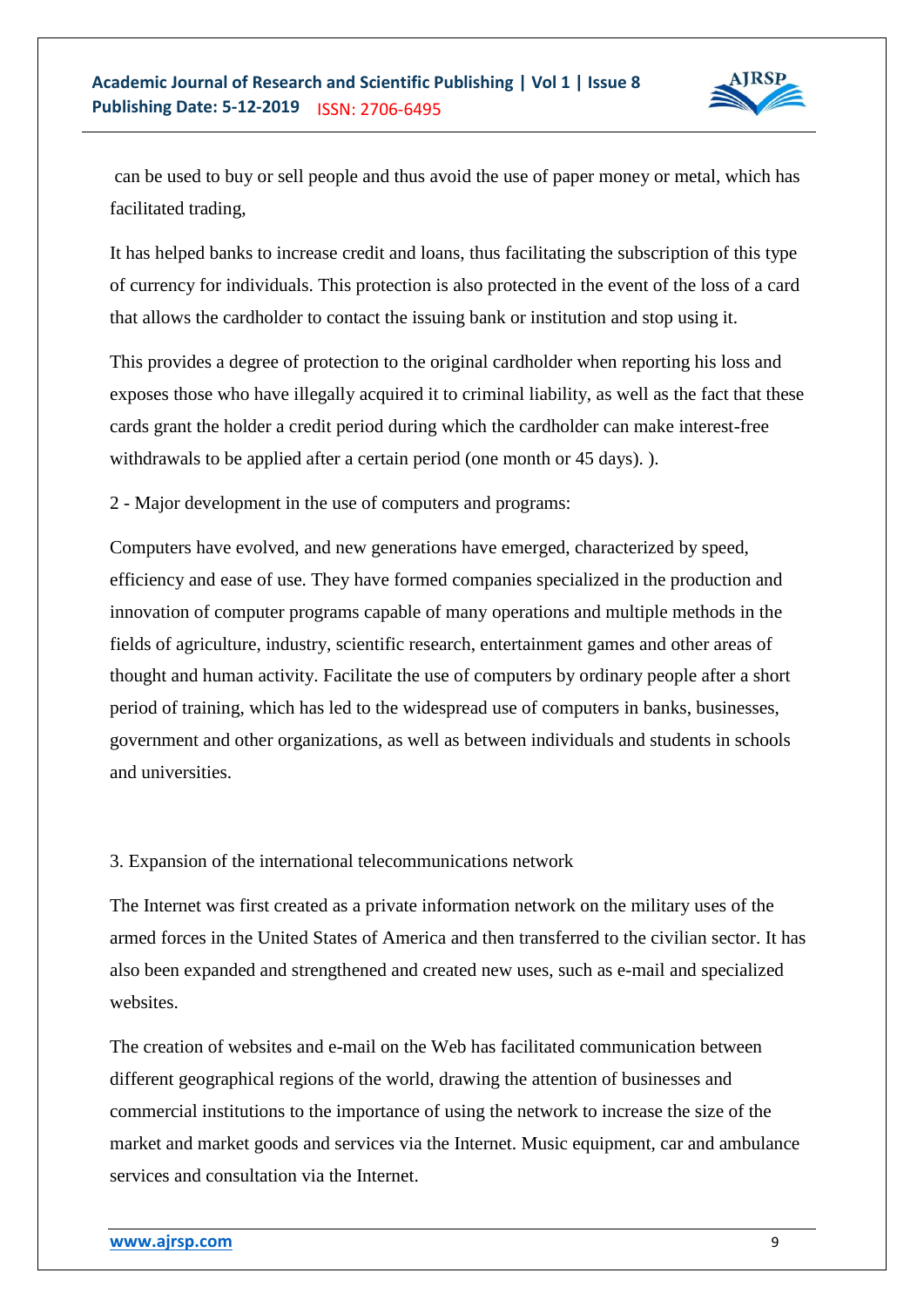

4. Widespread use of English in international trade, computer programs and the Internet

This has become the language of businessmen and banks dominating and controlling their various operations. The emergence of the US economy supported this as the world's leading economy in this historical phase of global economic growth, which coincided with the fact that the most extensive IBM computer manufacturer and the largest Microsoft software publisher are both American companies.

#### **Importance of electronic commerce:**

The importance of e-commerce for institutions and institutions that use it is as follows:

Reduce inventories of goods for which production can be organized to meet planned orders or purchase orders, thereby reducing production costs, storage costs, keeping the level of stagnant products to a minimum and increasing the company's profits and operational efficiency

2- Compression of the volume of paper and office work using the computer to store information and control production and warehouse work

The provision of business registers and books has, therefore allowed an excellent orientation of the workforce towards specialized productive enterprises.

It has created generations of memory-intensive computers that store, store and retrieve all the necessary information as quickly as possible while connecting to the information network. This comprehensive information Centre can easily and quickly provide all the required information on a subject, decision or problem.

3 - Linking the bodies and branches of different institutions and authorities at the lowest cost It has become possible - thanks to basic computers and peripherals - to establish an effective communication system for the publication of decisions and the control of execution between the parent company and its various divisions or between multiple government agencies for active and rapid decision-making Business and implementation control.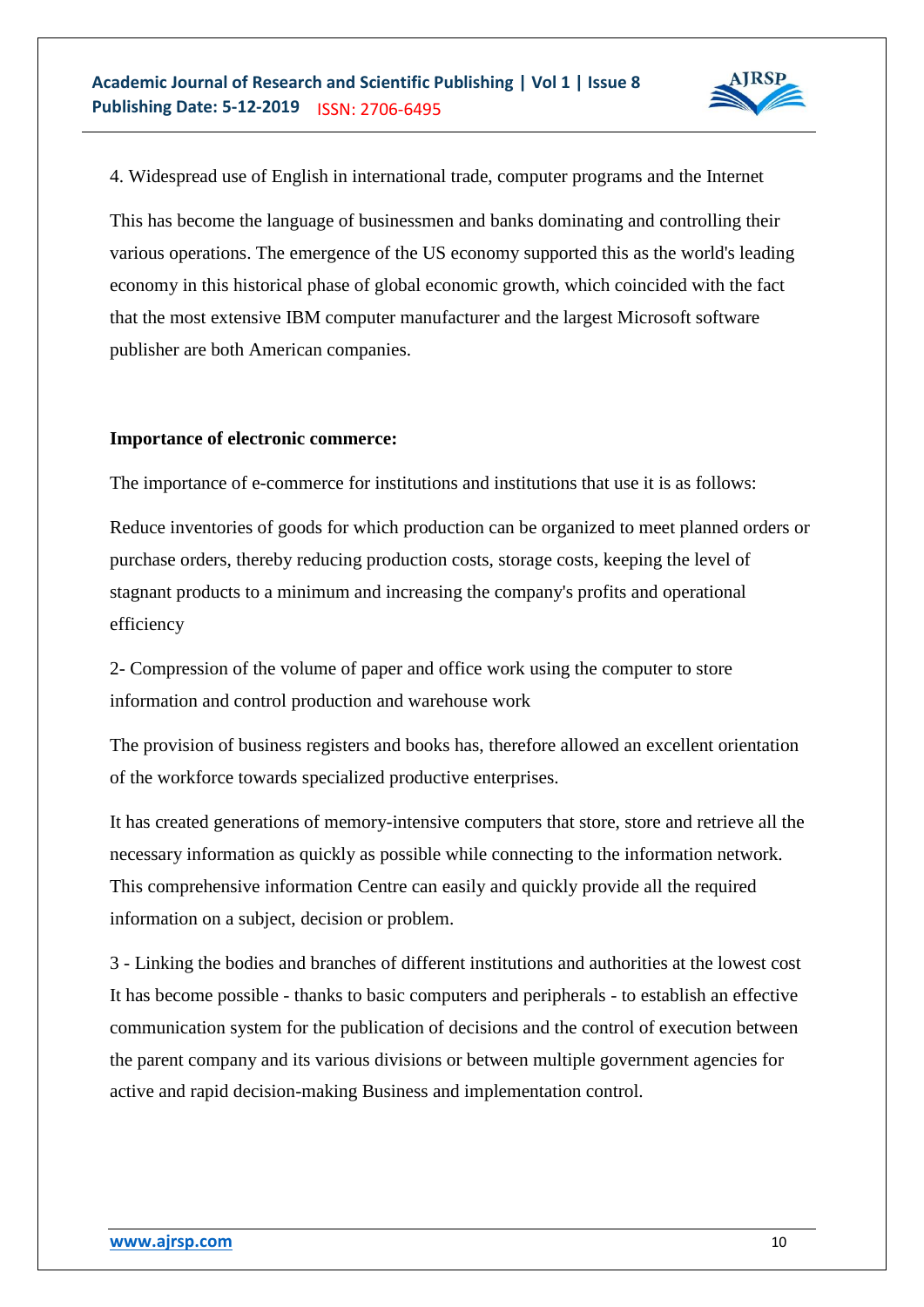

## **Particularities of electronic commerce:**

1. The offer must be expressed via an international telecommunications network:

A contract consists of an affirmative action led by one person and acceptance by the other party. To enter the field of electronic commerce, the positive expression must be expressed in the form of an offer via an international telecommunications network.

A global telecommunications network as for the Internet.

The term "international telecommunication network" refers to a broad concept in this field. It applies to any communication in which the positive is expressed by the image, sound or signal indicating its content, as well as by writing.

This applies to a telecommunications cable, wireless communication and finally a satellite communication.

It should be noted that the positive expression via the telecommunications network that distinguishes e-commerce contracts from other contracts concluded by traditional means in the first type of contract does not involve any physical presence, but a physical appearance of the contractors when the contract is remote.

Contract distance,

In ordinary contracts, the offer is accepted by the contractual board or subsequently, when the physical presence of the contractors is ensured by them or by their legal representatives.

2- The offer must be open to an unspecified customer segment:

6. This second ownership of e-commerce contracts is intended to address the offer to customers in general or to an unspecified sector of them.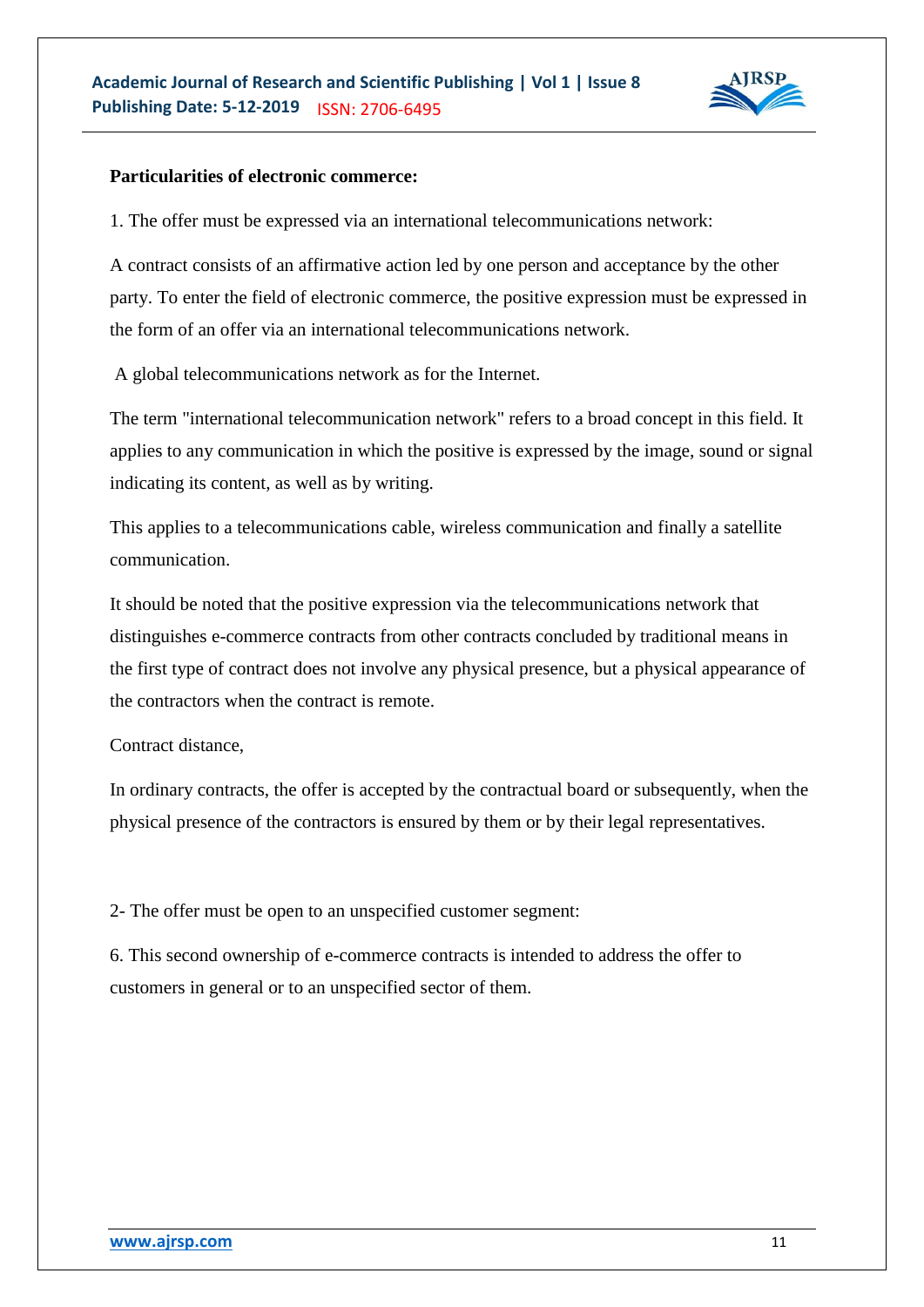

## **Barriers to e-commerce:**

As mentioned above, despite the many advantages offered by electronic commerce, there are some obstacles to developing them into a modern alternative to traditional business, mainly because of the very nature of this type of trade, including the surrounding circumstances. As summarized as follows:

1- The predominance of the risk element in electronic commerce due to the lack of confidence in treating it in this way to facilitate the manipulation of transactions carried out by them.

2. Insufficient security features for means of payment.

3. The difficulty of dealing with many cases due to the multiplicity of normative standards applied by different countries in this regard.

4 - Fear of hacker hackers to hack into commercial sites, which is now happening on a large scale until the recent penetration of the Microsoft topic and the resulting substantial material losses.

5. The impact of bad experiences of fraud by companies or even some consumers on the network.

6. Non-application of intellectual property protection rules in many laws.

7. Lack of integrated legislation governing electronic commerce and related matters.

8. A contradiction between the bill of States in this regard, which is contrary to the nature of this type of trade.

Legal regulation of electronic commerce:

First: questions concerning the legal organization of electronic commerce:

Problems related to the legal regulation of electronic commerce, for example:

Legal regulation for the conclusion and implementation of electronic contracts

2. Legal regulation of digital signatures

3. Legal regulation of website registration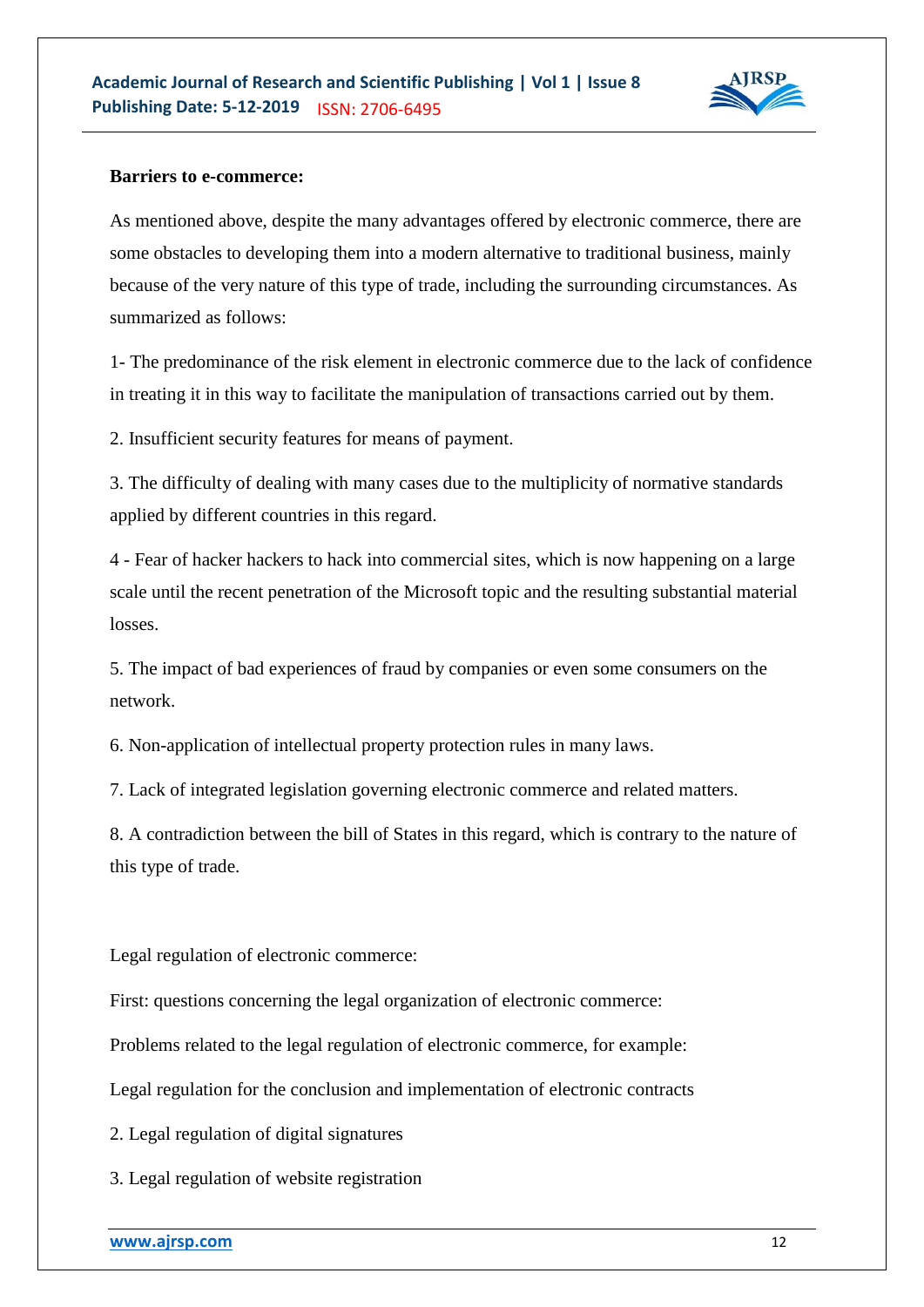

4. Legal regulation of domain name and address registration

5. Legal regulation of the filing and registration of electronic documents and ratification of electronic certification

6. Legal regulation of the payment of goods and services via the Internet Online payments

7. Legal regulation of the supply of products and services in electronic transactions

8. Legal regulation of securities transactions via the Internet. Transactions on the stock markets

9. Legal and tax regulation of electronic transactions

Second: International regulation of electronic commerce:

The purpose of these international agreements between States and other countries is to codify and regulate electronic commerce in the event that a person in one country deals in electronic commerce with a person in another country and everything related to it in terms of marketing, promotion, conclusion of contracts, payment and formal and objective provisions governing. Besides, international organizations have developed model laws governing electronic commerce between countries, in the presence of the WTO and its specialized institutions. Non-international e-commerce on the way to take shape.

Third: Domestic regulation of electronic commerce:

Given the growth of e-commerce, whether among citizens of one country or citizens of the State and citizens of another country, many countries have organized or initiated the regulation of e-commerce in several legal ways, including

1- Method of developing specific regulations:

Under this method, some countries or states in these countries have enacted specific legislation, for example, to regulate electronic commerce, the second to regulate communications on the Internet, the third for electronic signature systems, etc.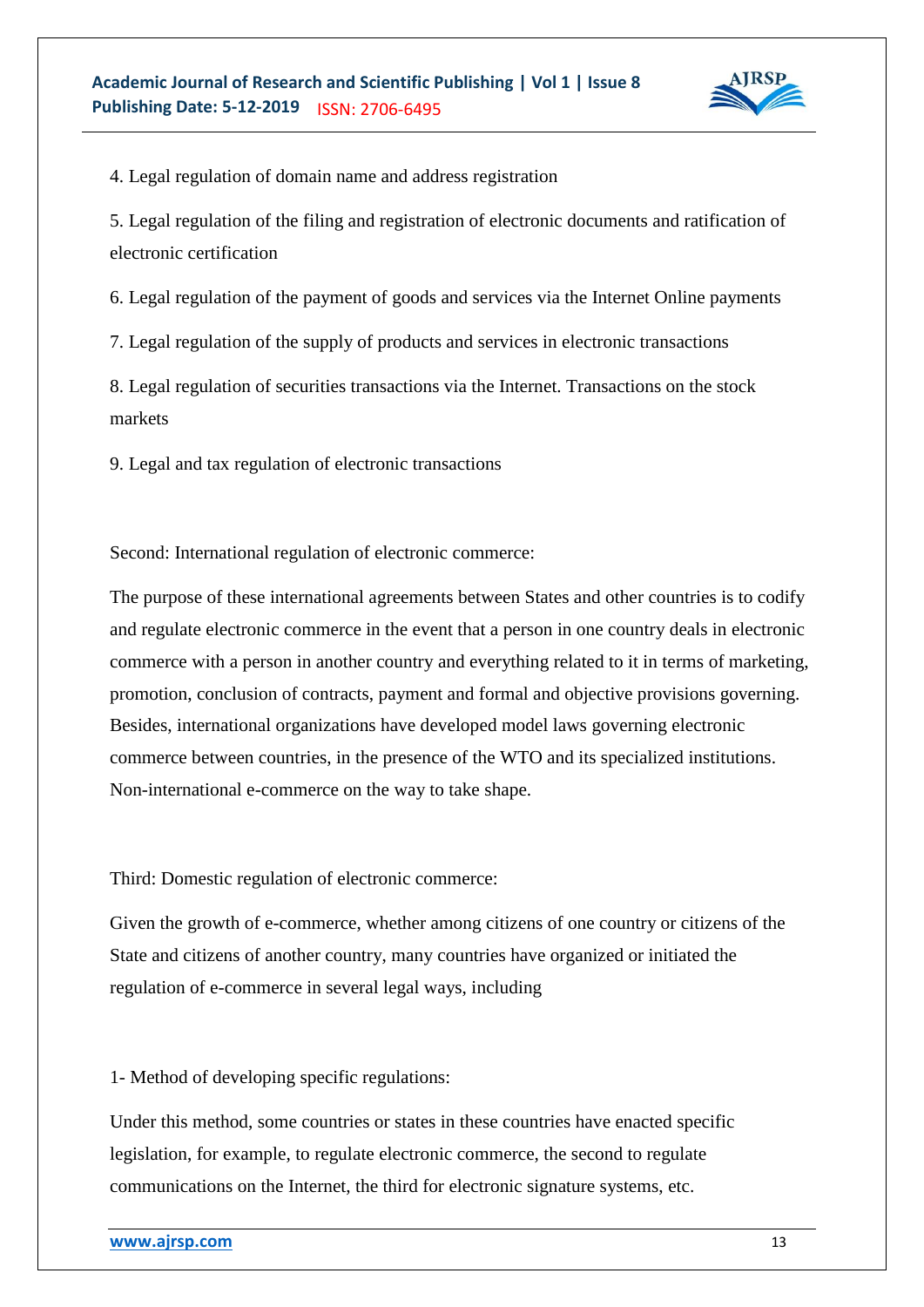

2. Methods of amending existing legislation to keep abreast of developments in electronic commerce:

States have adopted or amended laws necessary for existing laws, such as the Civil Code, the Evidence Act and commercial laws, including banking, credit, money market, real estate registration, documentation, criminal laws, tax and customs legislation, etc., to include provisions relating to electronic commerce.

The objective of an electronic commerce law:

The purpose of the Electronic Commerce Act is to ensure the validity of transactions carried out on electronic media in which an electronic medium is used to edit, transfer or store data and contracts related to such transactions.

To achieve this objective, the Electronic Commerce Act focuses primarily on developing legal principles for the recognition of electronic publishers as substitutes for traditional paper-based formats.

In addition to the recognition of the electronic signature and equality between electronic publishers and the electronic signature in terms of argumentation as legal evidence and between paper editions and the traditional signature, which is done on paper.

The second requirement

The future vision of international arbitration

Electronic commerce can be considered as a multidimensional concept and can be achieved in six different ways. This is perhaps essential e-commerce between commercial companies on the one hand and between these companies and consumers on the other.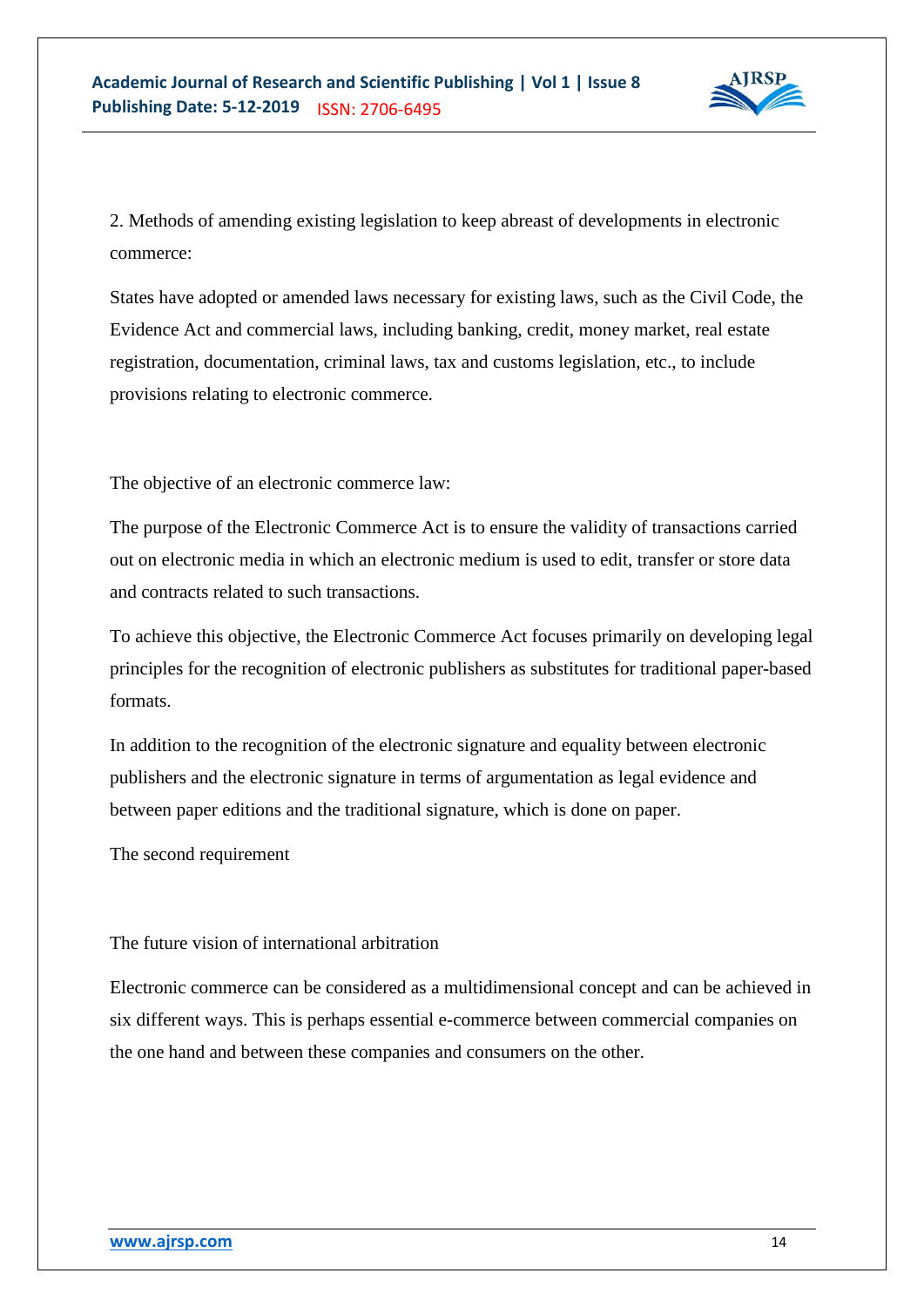

## 1. B2B E-Commerce

This is the oldest type of electronic commerce. It is intended for exchanges between traders. The Internet is used by transmitting orders to suppliers and receiving invoices when the business unit places orders to the group. Other Data and information are then exchanged until an agreement is reached between them and the parties can conclude an electronic contract for the supply of goods and services, receive invoices and make payments electronically, depending on the contract or the nature of the products and services (1).

## 2. Business-to-Consumer Electronic Commerce (B2C)

This form is widely used and used by the customer to purchase products and services via the Web, in Internet shopping centres or virtual centres. It provides all kinds of goods and services, and this form is used by the company to reach new markets.

## *(1) Mohamed Said Ahmed Ismail, op.cit., P. 40*

## 3. Consumer Electronic Commerce (C2C)

This type of e-commerce between a consumer and another consumer via the Internet, this category of people buys or sells directly on the Internet, then resells to other consumers in order to make a profit so that a person who is not a merchant can display his car, for example, A website (website) such as ouedkniss is also an example of the Aliased electronic newspaper site on the Internet, which allows many users to display their goods, products, real estate and others for sale and trade via the Internet.

4. Electronic commerce between a business establishment and a public administration (B2A) It covers all transactions between business units and departments,

For example, the United States and Canada offer online procedures, regulations and forms so that companies can consult them electronically and complete the transaction electronically without having to deal with a government office.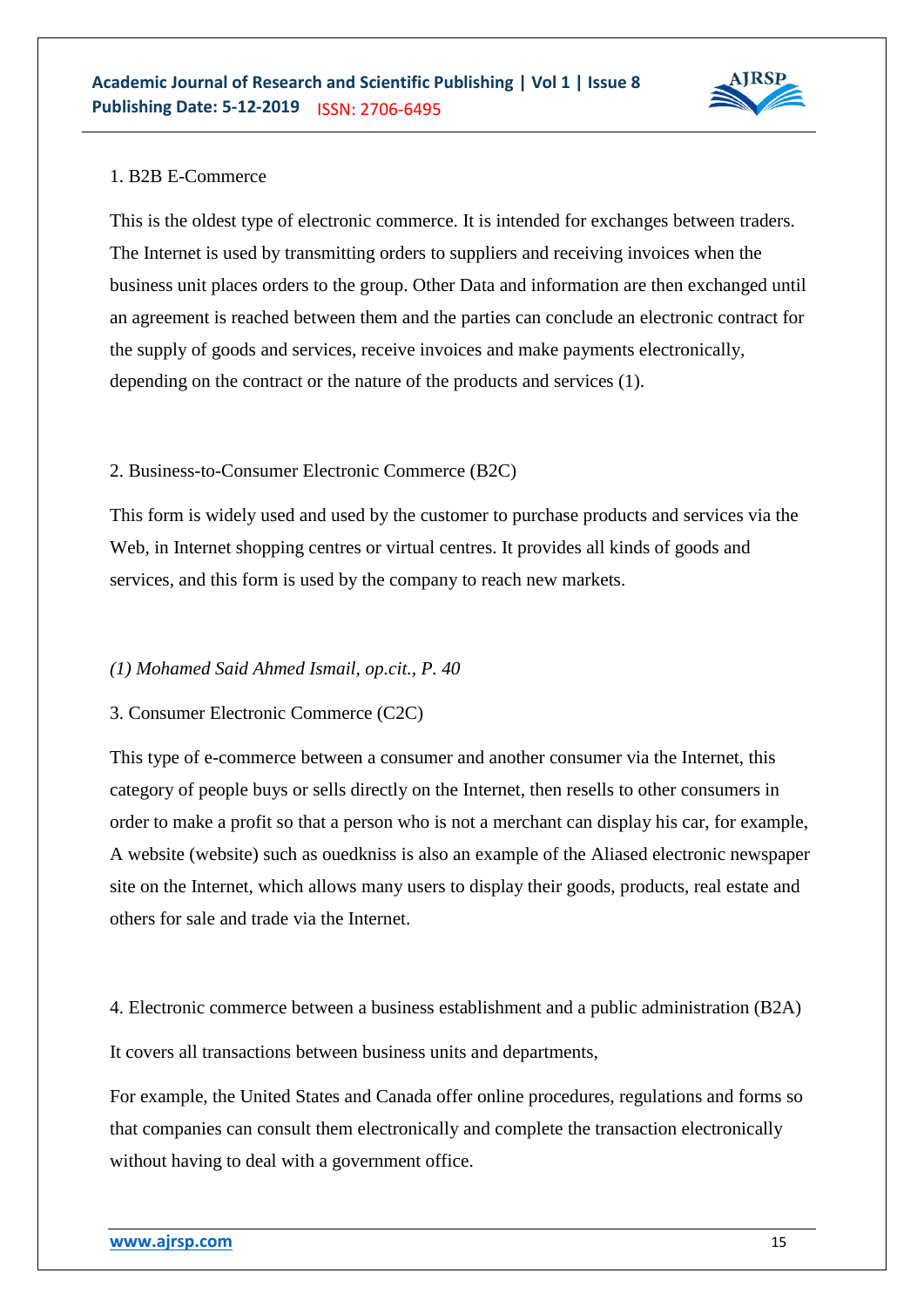

## 5. Electronic commerce between consumers and public administration

## (A2C) Administration to the client

This form has recently begun to spread in many countries, for example by paying taxes electronically as in Malaysia and obtaining a driving license as in Dubai. It is intended to enable citizens to carry out transactions with the Department via the Internet, such as payment of water and electricity bills, telephone, etc.

The introduction of this method will increase the efficiency of the government sector and save time and effort for the citizen. It should be noted that this type includes calls for tenders, orders and services provided to citizens through electronic media.

Inter-electronic commerce

Intra-organizational-commerce, which includes international organizations that use electronic technology to communicate between their branches, divisions or affiliates, for example, a company's computer, is pre-programmed in case the company's products decrease. A certain amount automatically activates the program

It sends an e-mail to the main computer located in the company's warehouses, either by e-mail or via an internal network including the sending of goods in an amount equal to the reduced quantity. Between the company's branch and its warehouse to pay for the value of the unloaded goods.

(B) E-commerce tools:  $(1^1)$ 

While e-commerce has many forms, it has many tools at its disposal, including tools for the provision of goods and services and tools for the delivery of goods and tools for pre and postsale service, but the two most essential elements are:

1- Electronic payment systems such as electronic funds transfer (EFT), interbank transfers, and magnetic cards such as smart cards, Mondex cards, electronic wallets, digital money,

 $\overline{a}$ 

<sup>1</sup> *Counselor Khaled Ibrahim Ibid.*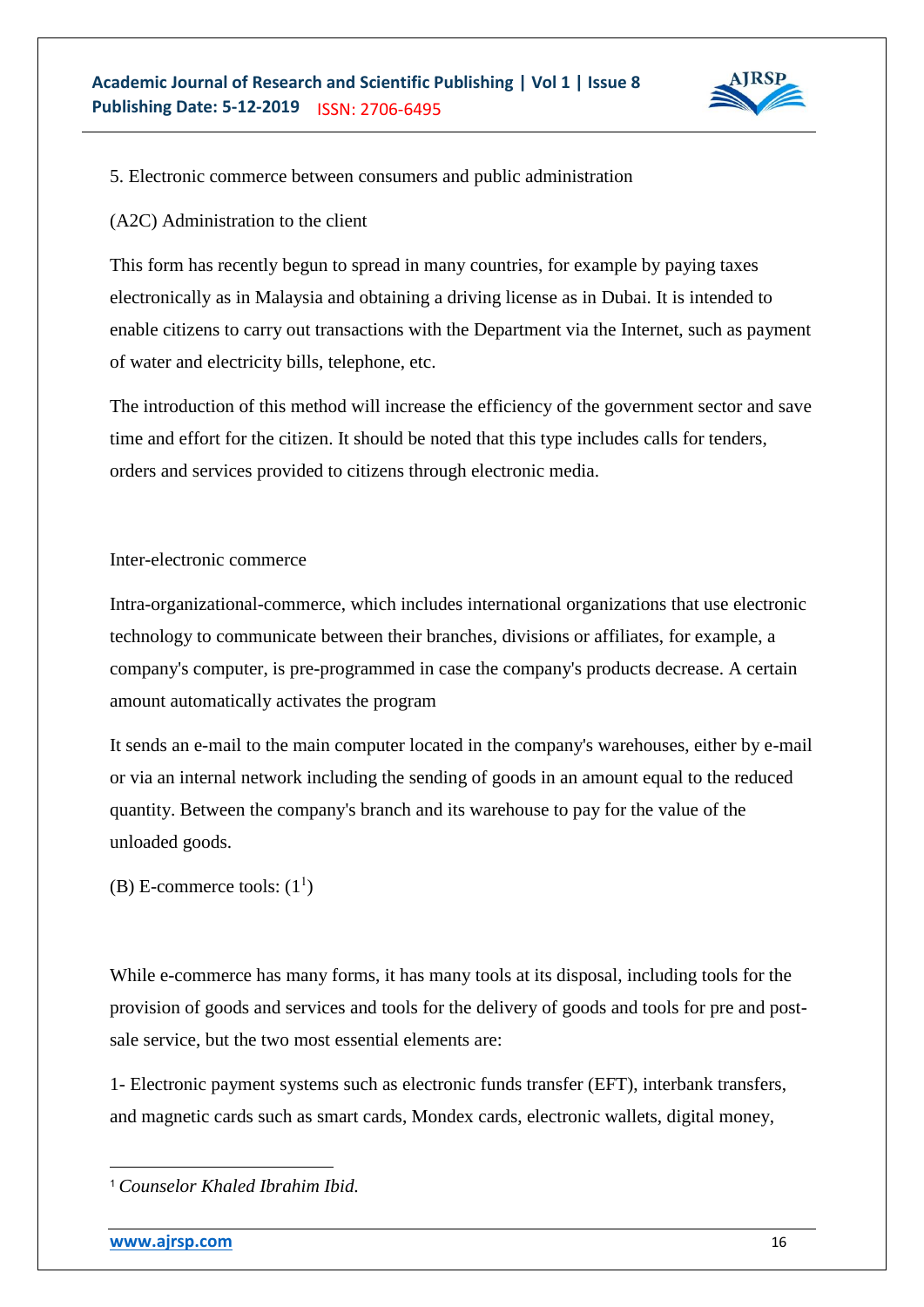

cybercash and electronic payment tools. Scope of the implementation of the electronic contract.

2- Tools for trade, namely EDI, Email and Electronic Contracting.

Legal regulation of electronic transaction problems:

The most important objective of the legal regulation of relationships and transactions in electronic commerce, which is to obtain justice and the right of everyone, has this right. It is, therefore, necessary to legally protect all e-commerce operators and to address the challenges facing their organization and development.

The lack of recognition of these transactions, the lack of authenticity of their papers, the control of the use of electronic information, confidentiality and integrity as well as the legal value of the electronic signature are at the heart of these challenges.

We will examine these issues in the context of the 1996 United Nations Model Law on Electronic Commerce and its 2002 Model Law on Electronic Signatures.

Tunisian Law No. 83 of 2000 on Electronic Commerce and Electronic Exchanges  $(1^2)$ , Jordanian Law on Electronic Transactions No. 85 of 2001  $(2^3)$  and the Law of the Emirate of Dubai on Law No. 2 of 2002 on Electronic Transactions and Commerce of the Emirates;

Law No. 15 of 2004 on electronic signatures in Egypt;

Authentic electronic transactions:

There is no doubt that one of the most important challenges facing electronic transactions is to deny its argument or power to prove or attempt to question the authenticity of the data in question or their signatures.

The laws stipulate that there is no distinction between electronic writing and other forms of traditional writing,

1

<sup>2</sup> *Official pioneer of the Tunisian Republic on 9 August 2000.*

<sup>3</sup> *and in force since 1/4/2002 Official Journal (Jordan) No 4524 of 31/12/2001 p. 601*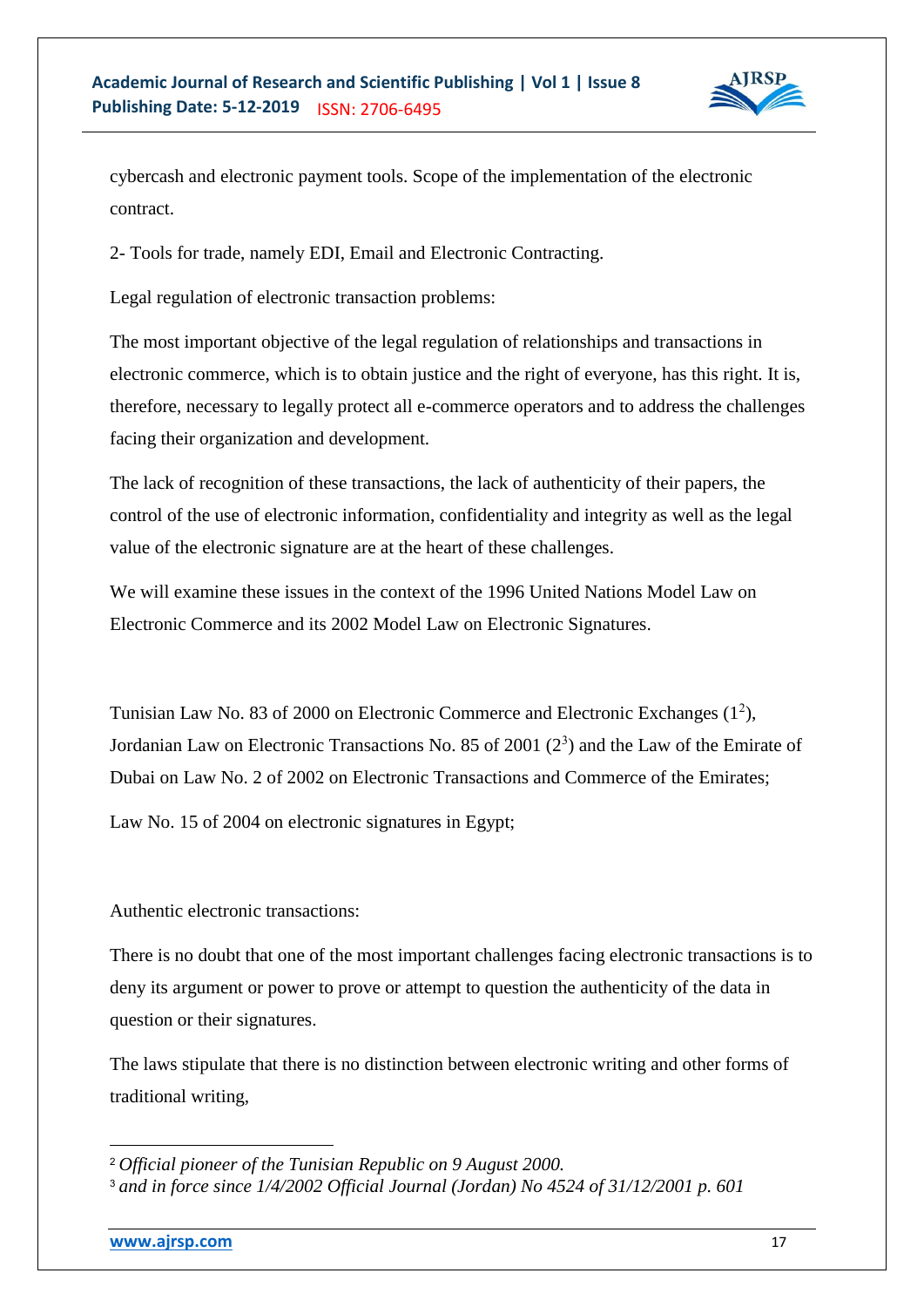

This corresponds to the authenticity of the Electronic Signature Act, with the electronic signature having the same authenticity as signatures in the provisions of the law of evidence in civil and commercial articles, when done following the conditions prescribed by law.

To ensure compliance with this legal effect, by invoking electronic writing and electronic signature, it is necessary to comply with the conditions and controls required by law.

Legislators have used the Model Law on Electronic Commerce and the Model Law on Electronic Signatures as a basis for their decisions. Article 5 of the Model Law on Electronic Commerce recognized the legal effect of electronic data, including their authenticity and accessibility.

Article IX of the form also prohibits denying the authenticity of the electronic data message simply because it was issued in that form or because the person did not provide the original.

Article 3 of the Model Law on Electronic Signatures recognizes the authenticity of the signature and its legal effect when the conditions set out in Article VI, paragraph 1, of this form, are met, as well as the conditions required by the applicable law.

The Tunisian law on electronic commerce has approved the authenticity of electronic contracts following its first chapter, which stipulates that electronic contracts must be concluded in written form, expressing the will, its legal effects, its validity and its enforceability so as not to contradict the provisions of this law.

Based on this provision, electronic contracts apply to written contracts concerning all legal effects they may have.

This is also the case under Jordanian law on electronic transactions, according to which the first paragraph of Article 7 stipulates that electronic registration, electronic contract, electronic message and electronic signature are the product of the same legal effects as written documents and written signature.

According to the provisions of the legislation in force, it is mandatory for the parties or the validity of the evidence.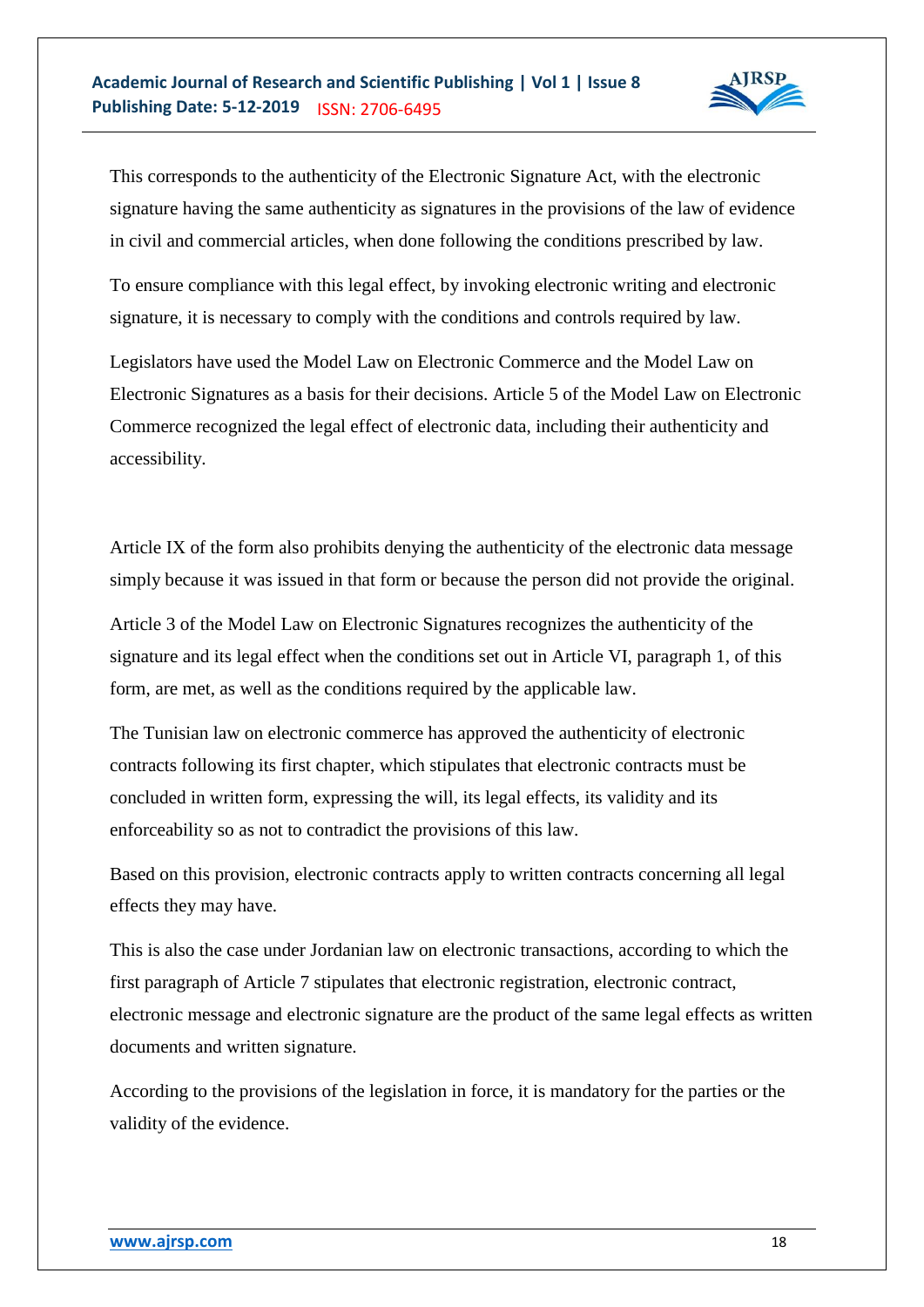

This is the same as the United Arab Emirates Electronic Business Transactions Act of the Emirate of Dubai and the Bahraini Electronic Commerce Act, which gives electronic documents authenticity with regard to proof of knowledge and legal effect of information contained in electronic documents in terms of validity and the possibility of working simply because they are received in whole or in part. It is not permissible to deny the legal effect of the electronic signature in terms of validity and the possibility of working according to it simply or entirely in electronic form. If an electronic record is used in this respect, an electronic signature on it must comply with the requirements of this Law following Article 6.

This is the same as the French and English electronic signature laws published in 2002, The Electronic Signature Regulations or the US Electronic Signature Act of 30 June 2000.

Controls on the use of electronic transactions:

It is dangerous to recognize the absolute authenticity of electronic papers and signatures without following a system that guarantees the authenticity and integrity of these papers and signatures or to verify the identity of customers and the confidentiality of information.

One of the controls and conditions,  $(1<sup>4</sup>)$  necessary for the authenticity of electronic writing in evidence to achieve three objectives:

First: the signature of the signature is electronic only for those who have signed the signature alone.

Second: the control of the person who signed the signature alone on the electronic medium.

Third: the possibility of detecting any modification or alteration of the data of the electronic publisher or the electronic signature.

Article 7 of the Electronic Commerce Act requires the use of a system or means to verify the electronic signature of customers and their conformity with their actual signature, as well as the acceptance of data or information contained in the messages they have exchanged.

 $\overline{a}$ 

<sup>4</sup> *This Regulation and these conditions shall be entrusted to the Executive Regulator*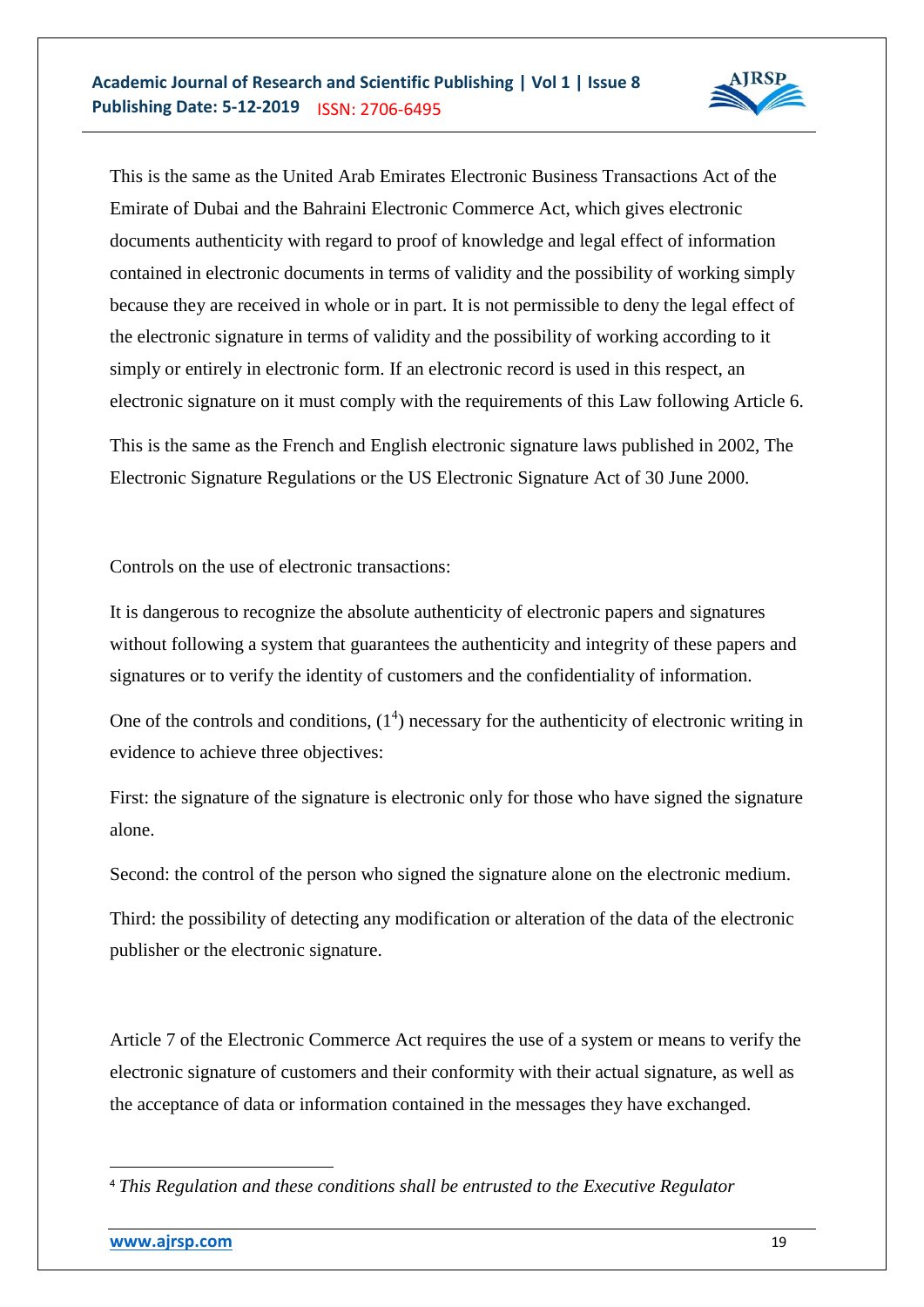

The model law leaves it to States developing e-commerce legislation to define such a system or method and its working method in such a way as to ensure impartiality and precision in the performance of tasks or to require the adoption of what a neutral body does as a court or arbitral tribunal.

Article VII specifies that the system or means used for the investigation of electronic equipment resellers and the conformity of their signatures must allow electronic messages to be exchanged or communicated taking into account all circumstances, including the transaction or agreement concluded by the parties.

These rules leave each country the freedom to choose the appropriate system to verify the authenticity of electronic transactions and the conformity of customers' signatures and their attribution to their person, as these rules can guide the evolution of national legislation.

Article VI of the Model Law on Electronic Signatures requires reliable authentication for the electronic signature to produce its legal effects depending on the purpose for which the electronic data message was issued or communicated.

He also showed cases where the signature is considered reliable:

- Signature creation data must be linked to the person who signed the signature in the context in which it is used.

- The signature creation data must be controlled by the person who signed the signature at the time of signing.

- If it is possible to detect a change in the electronic signature after having made it.

- If the legal obligation of a signature is to confirm the integrity of the data on which it is made, and any modification of such data after the signature is likely to be discovered.

- Provided that these rules do not prevent any party from proving in any other way, the validity of an electronic signature.

- Article VIII of the Model Law requires persons who have signed an electronic signature and who have such legal authority to exercise due diligence to avoid the use of an unauthorized electronic signature.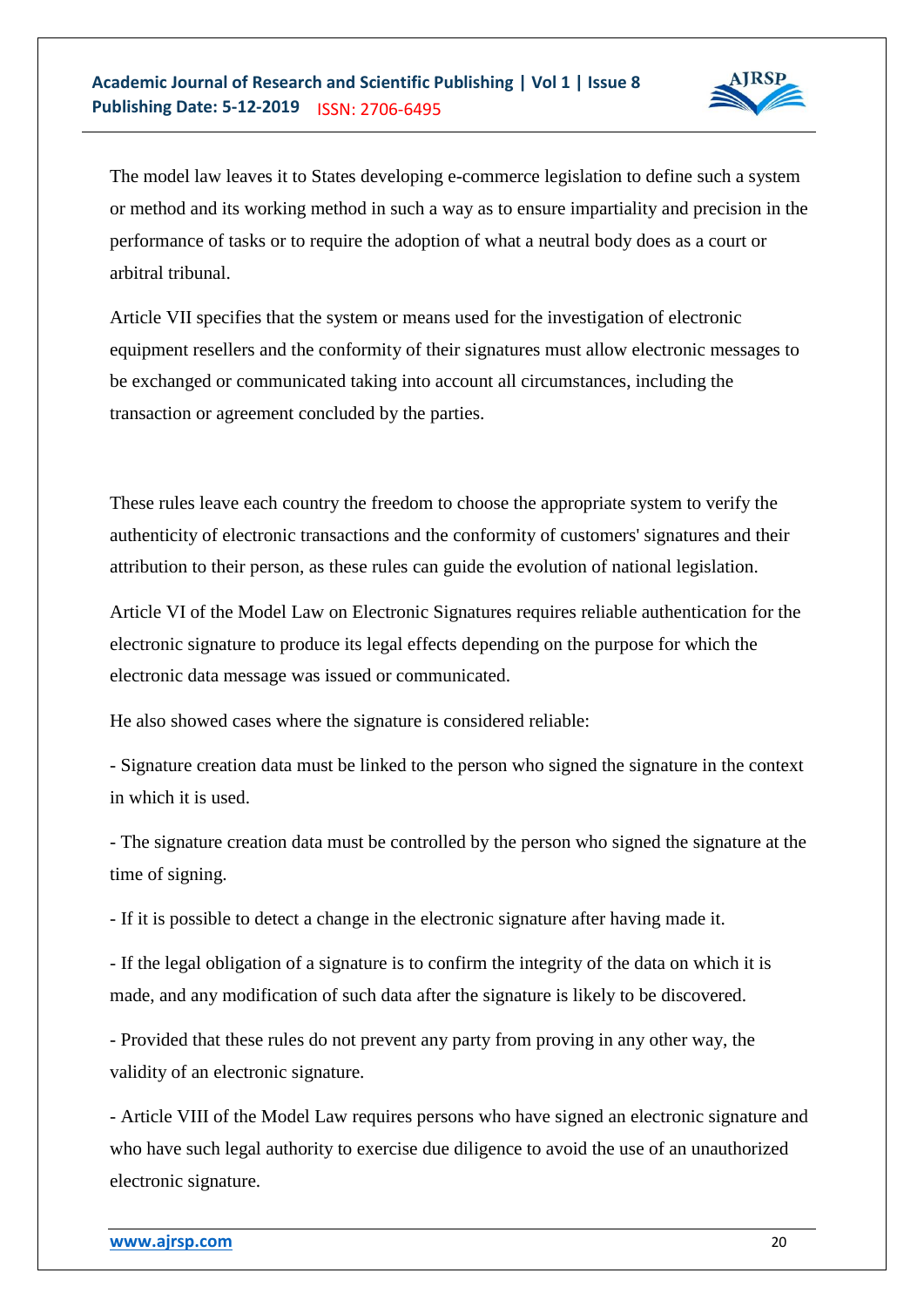

Article 9 requires the authentication service provider to take all reasonable precautions to ensure the completeness of all devices and tools used by them in connection with electronic certificates or turn, and to facilitate verification by customers of the authenticity of such certificates and the conformity of signatures at the time the certificate is issued.

Tunisian law has also set up a system for verifying the authenticity and integrity of electronic transactions, with Chapter 5 stipulating that any person wishing to sign an electronic document may create his or her electronic signature using a reliable system whose technical specifications are set by the decision of the Minister in charge of Communications.

Any person using an electronic signature system must, in accordance with Chapter VI of the Act, take precautions to prevent any illegal use of encryption elements or personal equipment related to his signature and inform the electronic authentication service provider of each unlawful use of his signature and ensure the reliability of all data transmitted to the authentication service provider. And all the parties who have been asked to trust his signature.

Chapter 11 of the Act requires any natural or legal person wishing to exercise the activity of electronic certification service provider to obtain prior authorization from the National Electronic Certification Agency, which the legislator has decided to establish in accordance with Chapter 8 as an institution with legal personality and financial independence and set in Tunis Administrative Statute and subject to commercial law.

It grants the license to operate as an electronic authentication service provider, ensures compliance with legal provisions, determines the specifications of the signature, compliance and audit system, and other tasks, including the issuance, issue and retention of electronic certificates.

Jordanian law requires that the electronic recording or electronic signature be documented, otherwise it will have no validity (in accordance with article 22 of the law) and the electronic recording will be considered authenticated in accordance with article 30 if it is carried out according to approved authentication procedures or commercially acceptable authentication procedures agreed between the parties to the relationship.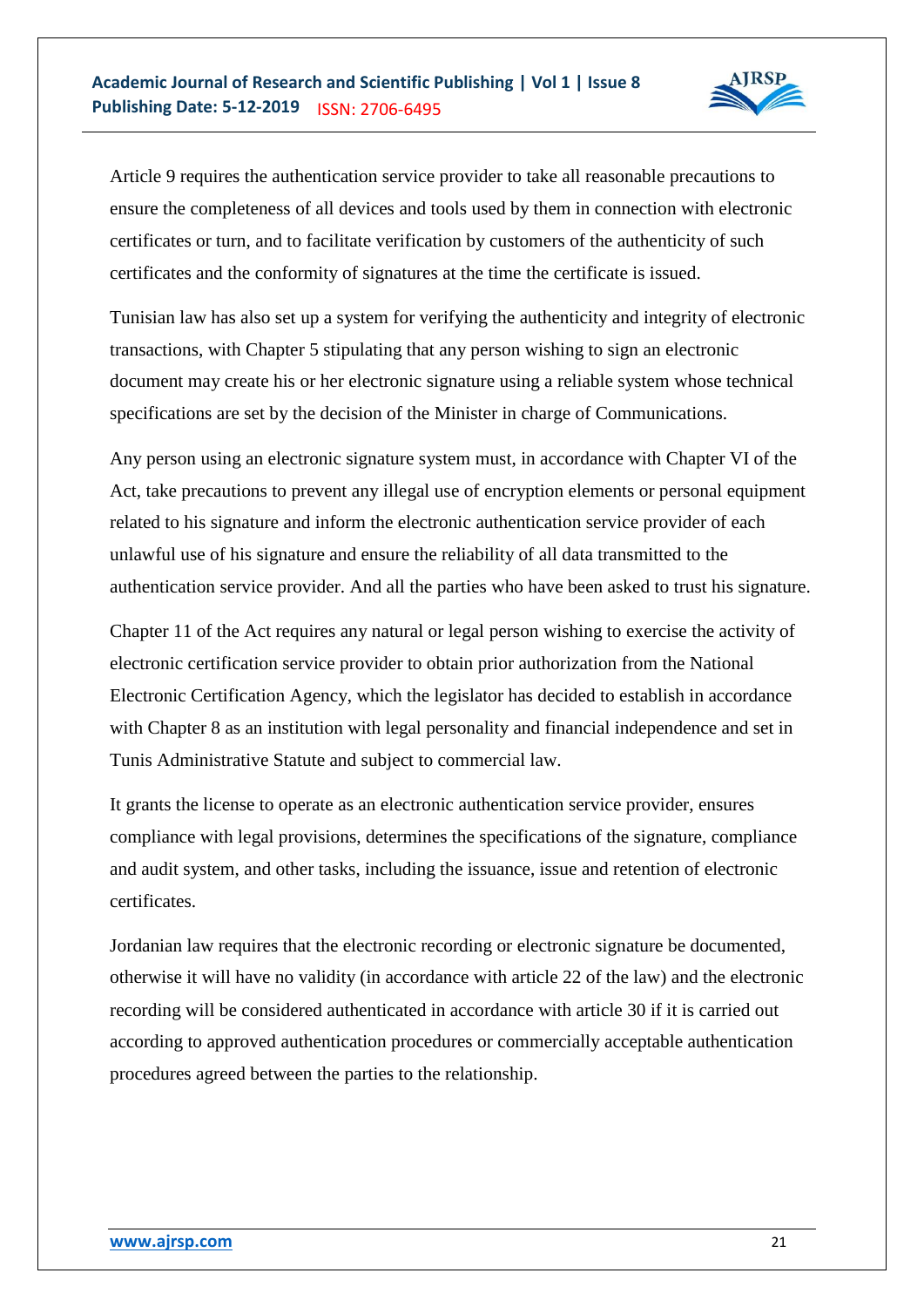

An electronic signature shall be considered authenticated if it is distinguished only by its association with the person concerned and if it is sufficient to identify the person whose holder has been established through the person under its control and with a link to the document to which it relates, so that no change is made to the registration after the signature without changing the signature.

In accordance with article 32 of the Act, a notarized electronic signature is deemed to have been issued by the person to whom it is attributed and to have been able to establish his consent to the content of the bond and that the authenticated electronic record has not been altered or modified since the date of its authentication procedure.

The law of the Emirate of Dubai determines the authenticity of the electronic signature be protected or strengthened and article 20 of the law stipulates that:

"A signature is considered a protected electronic signature if it is possible to verify, by the application of the judicial authentication procedures provided for in this Law or by a reasonable and mutually agreed commercial compromise, that the signature was electronic at the time:

A. The person who used it is his own.

B. It is possible to prove the identity of this person.

C. It must be under its full control, both for its establishment and for the means of using it at the time of signature.

D. It is linked to the relevant electronic message or in such a way as to provide reliable assurance of security by not being protected.

The Bahraini law on electronic information required that the recipient be able to access and extract it later, whether by diffusion, printing or other means, and that the recipient can save this information.

In assessing the authenticity of the electronic recording of evidence in the event of a conflict in its integrity, the following elements shall be taken into account:

A. The degree of confidence in the way in which the electronic record was created, preserved or transmitted.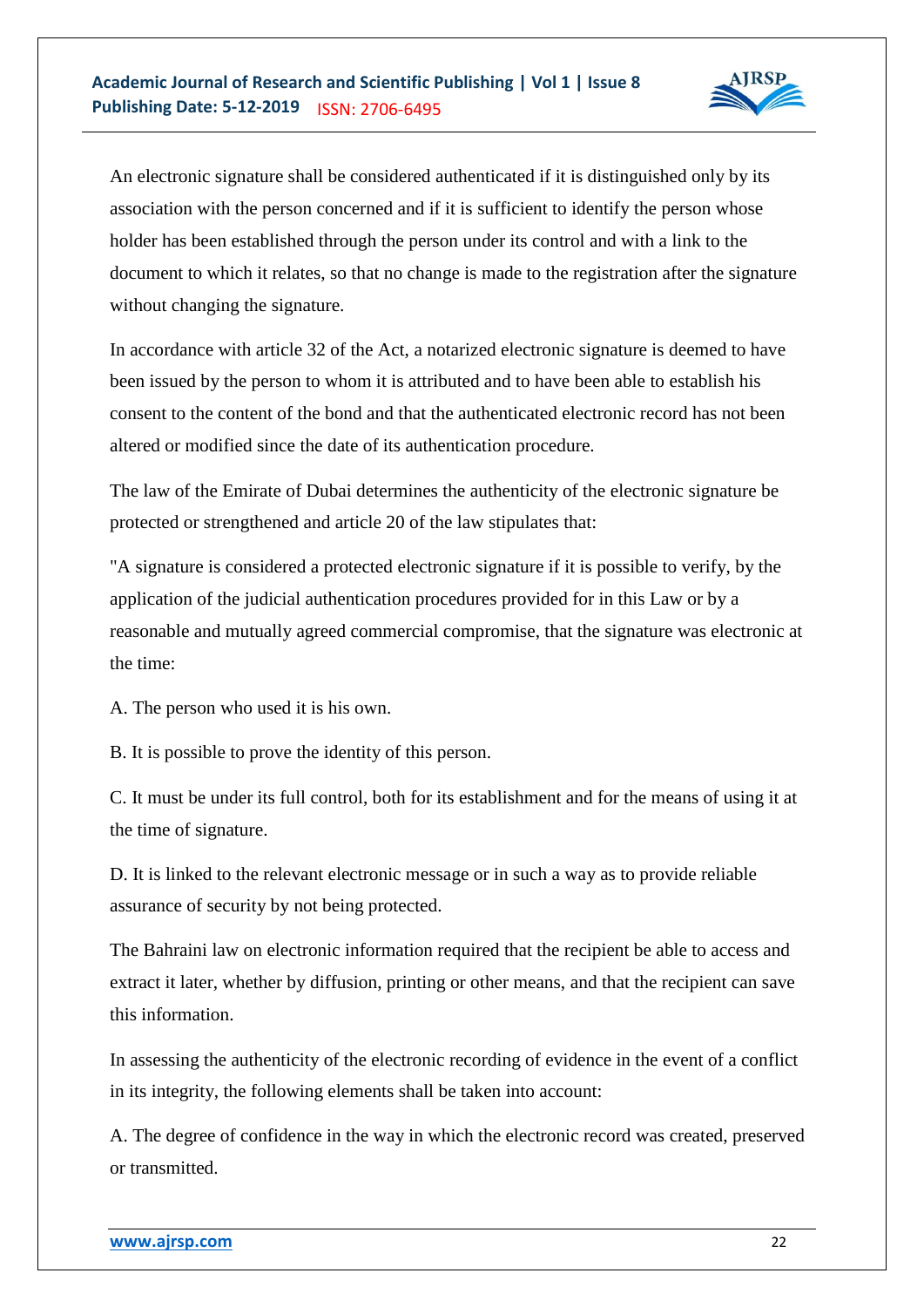

B. The degree of confidence in the way the electronic record was signed.

C. The extent of confidence in the method used to maintain the integrity of the information contained in the electronic record.

D. Any other issue related to the integrity of the electronic record.

#### **Conclusion**

 After concluding on the subject of the effectiveness of the electronic arbitration decision, we must indicate the most important conclusions and recommendations that we have reached, as follows:

## **First: the results**

1- Electronic arbitration in international commercial contracts is one of the most important means of settling disputes between the parties, because of the advantages of being more straightforward and faster in the procedure, more secure in the confidentiality of information, low costs and the need for the parties to settle at the place of arbitration. The presentation of information, data and witness statements to the arbitral tribunal are carried out electronically utilizing modern means of communication, the most important being the Internet.

2. Electronic arbitration bodies and centers generally follow their legal procedures, where there is no agreement on specific procedures leading to the adoption of the electronic arbitration decision to which the parties to the dispute are subject.

3. The Arab Law on Procedures did not deal with electronic arbitration or the implementation of arbitral awards or foreign arbitral judgments; it was limited to domestic arbitration judgments, due to the amended 1928 Law on Foreign Executions.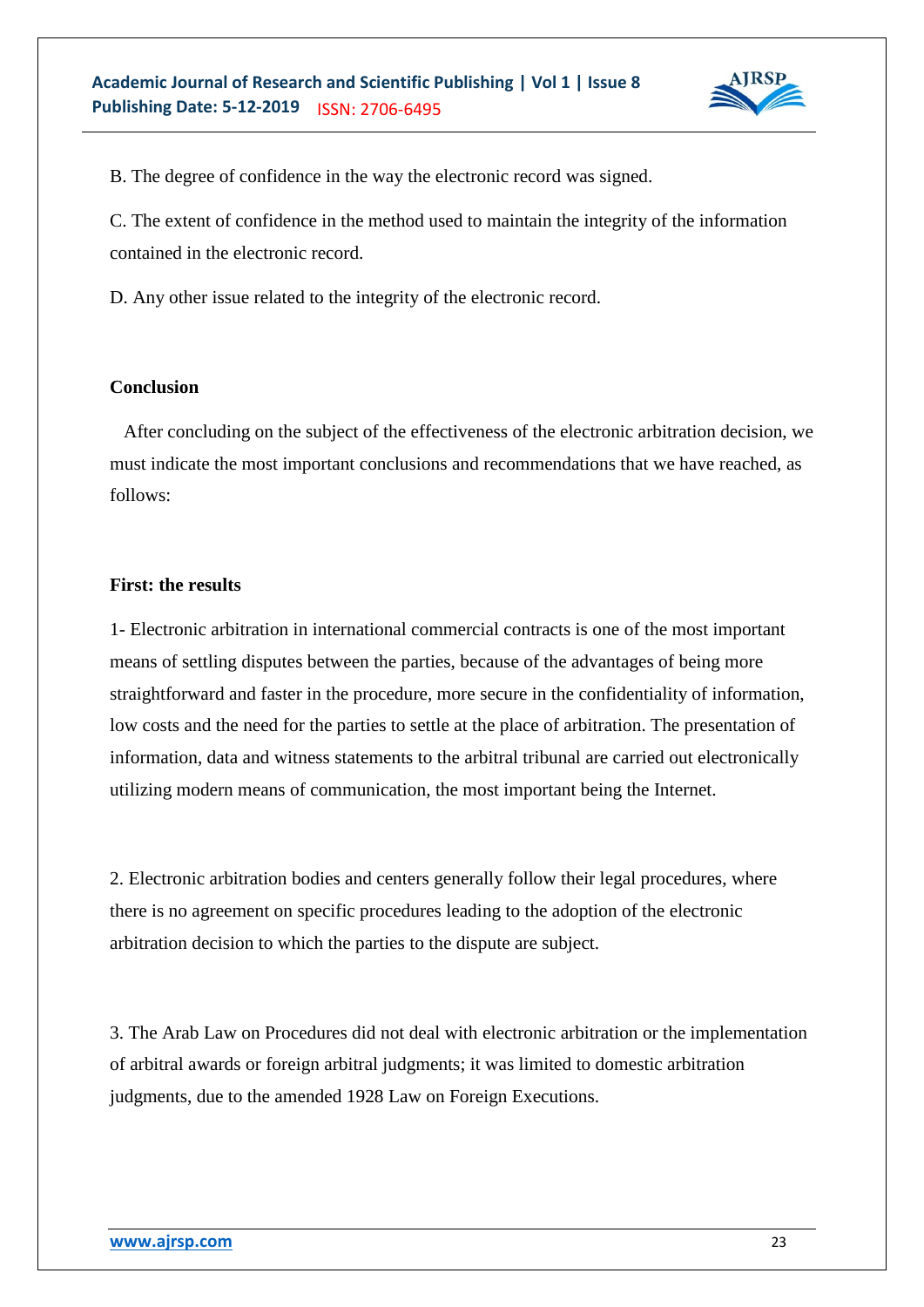

4 - Electronic writing and electronic signature are the conditions to be met when publishing the electronic arbitration decision.

5 - The electronic arbitration decision has the same legal authority as the traditional arbitration decision if it meets the conditions provided for by law.

6. A photocopy of the electronic arbitral award shall have the status of the original copy when the conditions provided for by law are met.

## **Second: recommendations**

1- Due to the inability of the Iraqi Code of Procedure to implement electronic arbitration decisions, we call on the UAE legislature to adopt a law on electronic arbitration that takes into account the rules set out in the Model Law on International Commercial Arbitration, particularly after the transformation of the UAE economy in recent years. The 2008 crisis and the current needs of the UAE for e-commerce transactions to catch up with developed countries.

2 - We call on the Emirate legislator to find a law governing the creation of electronic arbitration bodies, such as the Center for Electronic Settlement, which would assume responsibility for arbitration proceedings and oblige the loser in the dispute to fulfill his obligation without recourse to justice.

3 - The need to find centers specializing in international commercial arbitration in universities and scientific institutions in the United Arab Emirates, responsible for preparing arbitrators specializing in domestic and international commercial arbitration, in particular electronic arbitration, because of its importance for the resolution of disputes related to business transactions and the advantages it has in being able to issue an electronic arbitration decision.

4 - The need for the prior agreement of the parties to the contractual relationship on electronic arbitration before resorting to it, since many States do not accept electronic writing and signature and some States require laws in advance of electronic transaction agreements.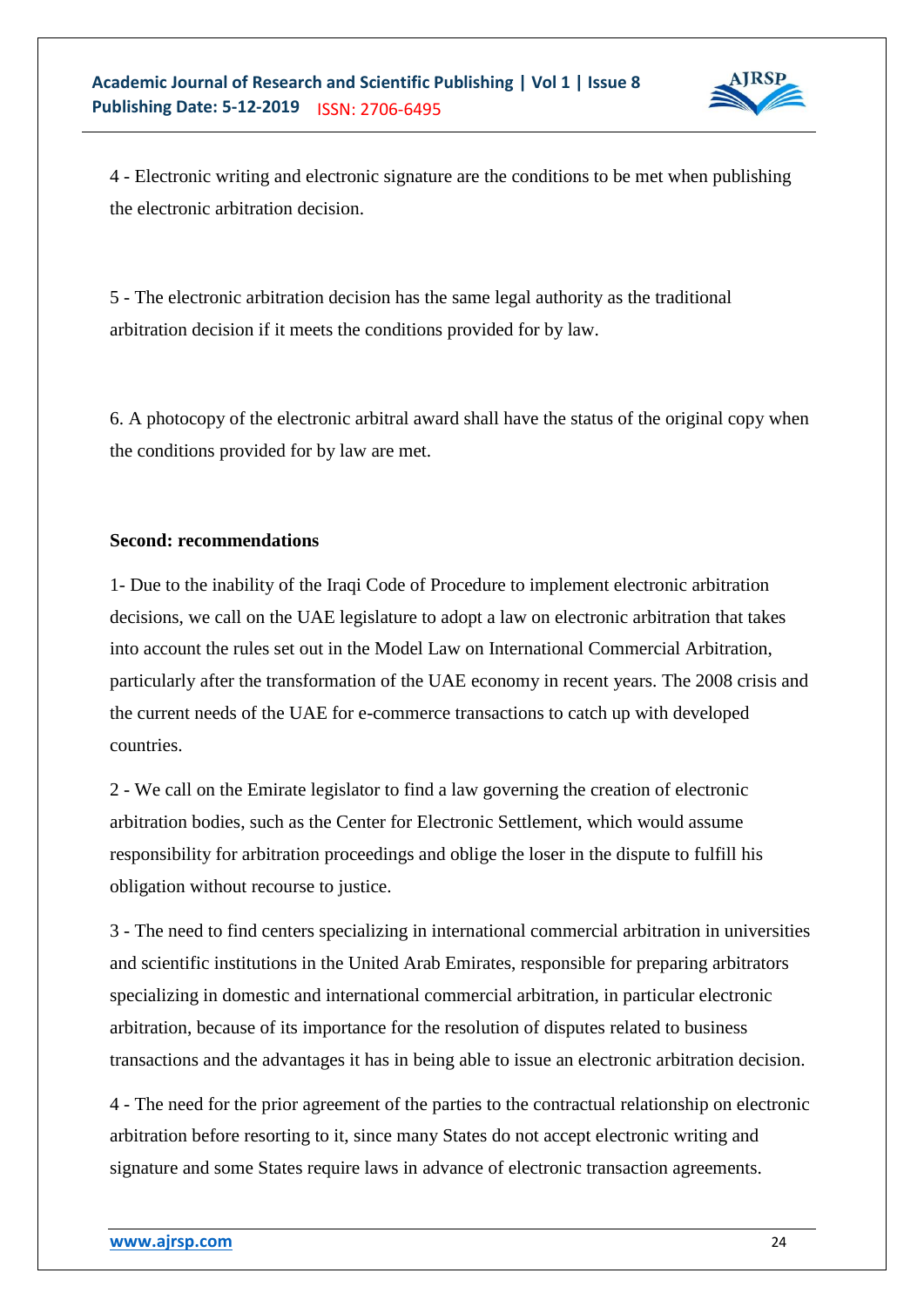

## **References**

1 - d. Ahmad Safar, Electronic Payment Systems, Al-Halabi Publications, Beirut, 2008.

2 - d. Ahmad Sayyed Sawy, Memorandum in Arbitration, 3rd floor, no printed location, 2010.

3 - d. Ahmed Hendi, Execution of Arbitrators, Publishing House of the New University, Alexandria, 2001.

4 - d. Inas Al-Khalidi, Electronic Arbitration, Dar Al-Nahda Al-Arabiya, Cairo, 2009.

5 - d. Bilal Abdel Mottaleb Badawi, Electronic Arbitration as a Means of Resolving Commercial Disputes, Dar Al-Nahda Al-Arabiya, Cairo, 2006.

6 - d. Tharwat Abdel Hamid, electronic signature, new university house, Alexandria, 2007.

7 - d. Jamal Omran Song Alwarfali, Implementation of the Provisions of Foreign Commercial Arbitration, Dar Arab Renaissance, Cairo, 2009.

8- Dr Hossam El-Din Fathy Nassif, Electronic Arbitration in International Trade Disputes, Arab Renaissance House, Cairo, 2005.

9 - d. Hassan al-Haddawi and Dr Ghalib al-Daoudi, Private International Law, Book II, Conflict of Laws and Enforcement of Foreign Judgments, Dar Al Kutub Publishing, Baghdad, 1982.

10 - Dr Hassan Abdel Baset Al-Jumaie, Proof of legal conduct concluded by Internet, Dar Al-Nahda Al-Arabiya, Cairo, 2000.

D. Hafidh, M. Haddad, Appeal of the Invalidity of Arbitration Provisions in International Private Disputes, Dar Al Fikr University, Alexandria, 1997.

12 - Dr Tarek Abdel Aal Hamada, E-Commerce, University House, Alexandria, 2003.

13 - Dr Abdel Moneim Zamzam, Electronic Arbitration Law, Arab Renaissance House, Cairo, 2009.

14 - Dr Essam Abdel Fattah Matar, Electronic Arbitration, New University House, Alexandria, 2009.